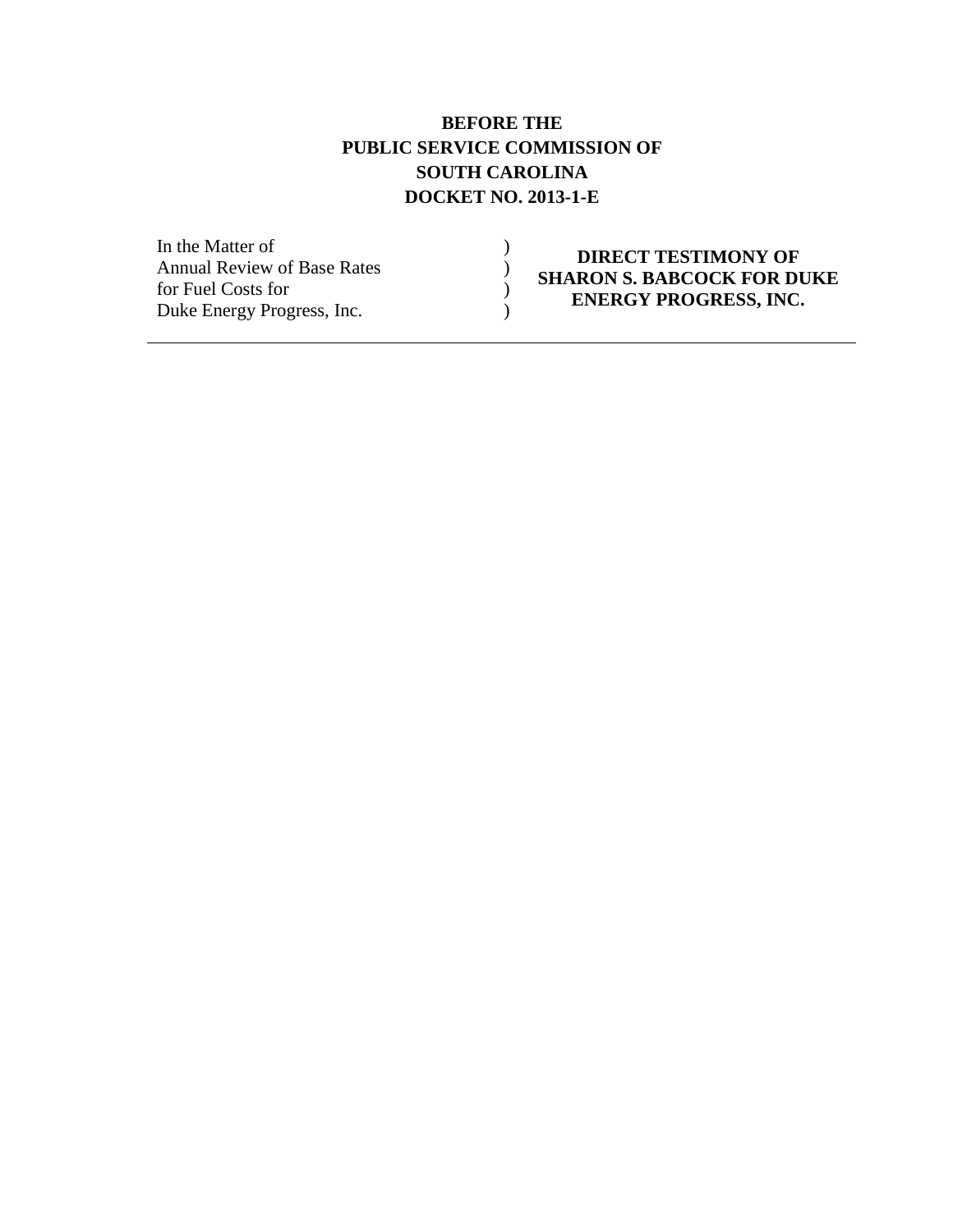#### **Q**. **PLEASE STATE YOUR NAME AND BUSINESS ADDRESS.**

- A. My name is Sharon S. Babcock and my business address is 526 South Church Street, Charlotte, North Carolina, 28202.
- 

#### **Q. BY WHOM ARE YOU EMPLOYED AND IN WHAT CAPACITY?**

 A. I am a Rates Manager supporting both Duke Energy Carolinas, LLC ("DEC") and Duke Energy Progress, Inc. ("DEP" or the "Company").

# **Q. PLEASE DESCRIBE YOUR EDUCATIONAL BACKGROUND AND**

 A. I have a Bachelor of Science Degree in Accounting from Wright State University and a Master in Business Administration degree with a concentration in Finance from the University of Houston. After earning my CPA Certificate, I was employed for six years as Rates Administrator at Centerpoint Energy in Minneapolis, Minnesota. At Centerpoint Energy, I was involved in the preparation of general rate cases as well as numerous other regulatory filings. I then served for six years as a Financial Consultant at Xcel Energy in Minneapolis, Minnesota. In April 2006, I joined Duke Energy Corporation ("Duke Energy") as Lead Rates Analyst. My responsibilities included developing cost-of-service studies and preparation and filing of rate riders. I began my current position in the Rate Department in October 2010.

### **Q**. **HAVE YOU TESTIFIED BEFORE THIS COMMISSION IN ANY PRIOR PROCEEDINGS?**

 A. Yes. I testified before this Commission in DEC's 2011 annual fuel cost recovery proceeding in Docket No. 2011-3-E.

**PROFESSIONAL EXPERIENCE.**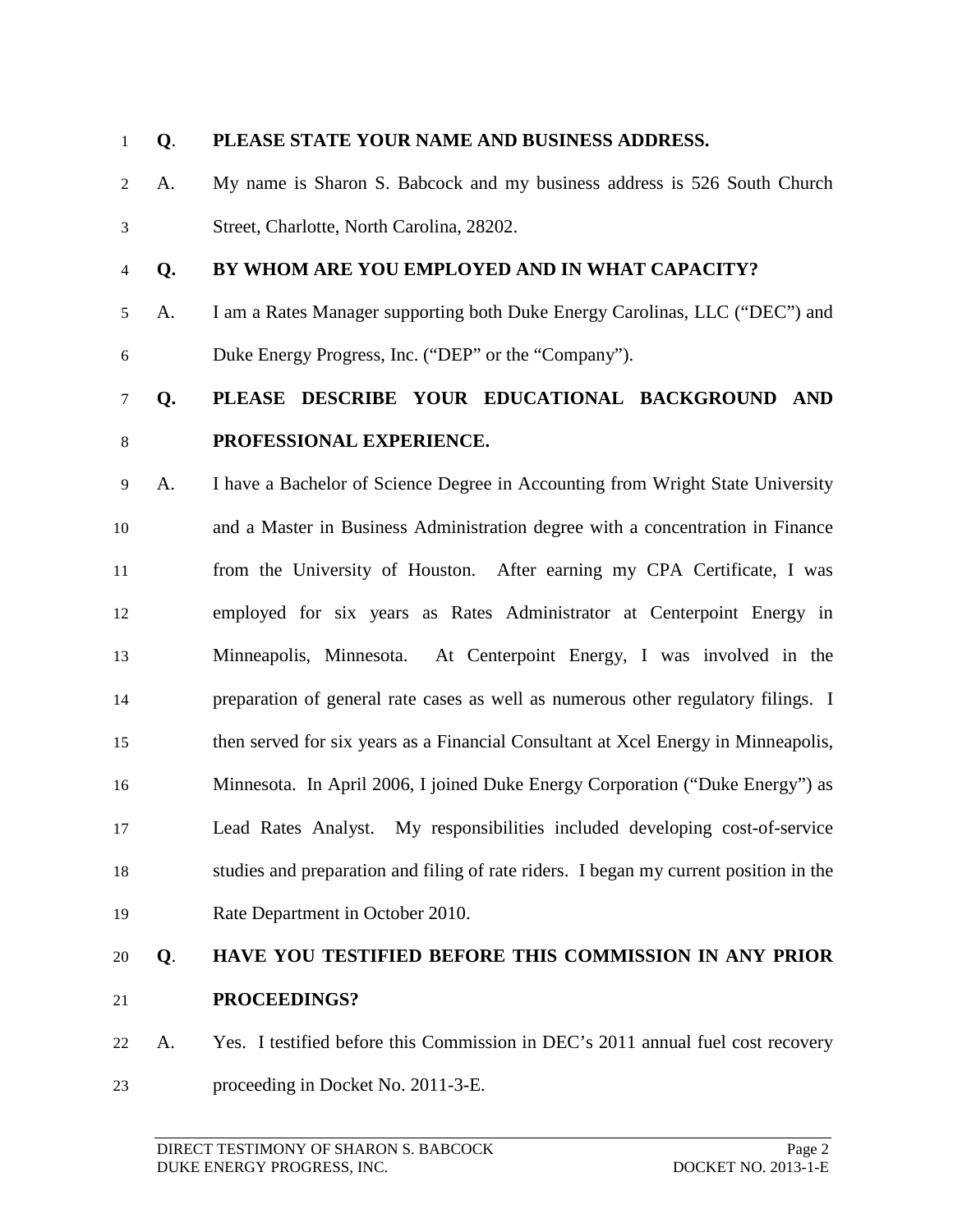#### **Q. WHAT IS THE PURPOSE OF YOUR TESTIMONY?**

 A. The purpose of my testimony is to provide DEP's actual fuel and environmental cost data for March 1, 2012 through February 28, 2013 (the "review period"), the projected fuel and environmental cost information for March 1, 2013 through June 30, 2013 (the "forecast period"), and DEP's proposed fuel factors by customer class for July 1, 2013 through June 30, 2014 (the "billing period"). I will provide ten exhibits to support my testimony.

# **Q. DOES DEP PURCHASE POWER AND HOW ARE THESE COSTS RECORDED?**

 A. Yes. The Company continuously evaluates purchasing power if it can be reliably procured and delivered at a price that is less than the variable cost of DEP's generation. In accordance with S.C. Code Ann. § 58-27-865(A) of the Code of Laws of South Carolina ("Code"), DEP recovers from its South Carolina retail customers an amount that is the lower of the purchase price or DEP's avoided variable cost for generating an equivalent amount of power for its economy purchases.

 The Company also purchases power from certain suppliers that are treated as firm generation capacity purchases. In accordance with the statute, all amounts paid to these suppliers are recorded as recoverable fuel costs with the exception of capacity charges. The Company also purchases (and sells) power to DEC as a result of the Joint Dispatch Agreement ("JDA") described in Company witness Weintraub's testimony. According to his testimony, under the joint dispatch process, the energy cost attributable to each utility's native load are the costs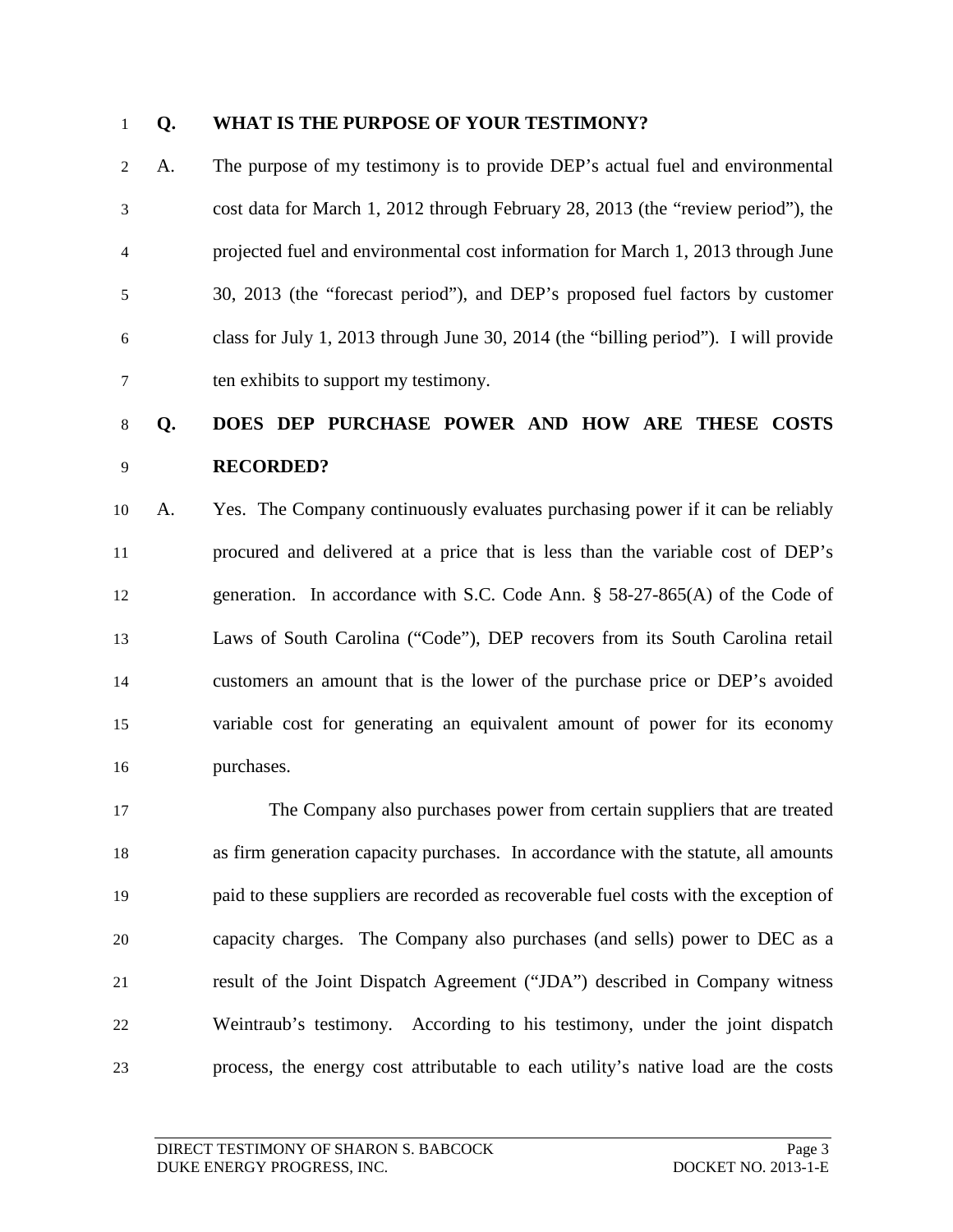actually incurred by the utility for energy allocated to native load service, adjusted by the cost allocation payments calculated by the Joint Dispatcher, which are treated as purchases and sales between the Companies.

#### **Q**. **PLEASE EXPLAIN BABCOCK EXHIBIT NO. 1.**

 A. Babcock Exhibit No. 1 is a summary of DEP's actual system fuel cost experienced during the review period. Total system fuel costs were \$1,505,501,316.

#### **Q. HOW DID DEP'S FUEL REVENUE BILLINGS COMPARE TO THE**

#### **FUEL COSTS INCURRED DURING THE MARCH 2012 TO JUNE 2013**

#### **TIME PERIOD?**

 A. Babcock Exhibit No. 2 is a monthly comparison of fuel revenues billed to South Carolina retail customers to the actual and estimated jurisdictional fuel costs attributable to those sales. As shown on Exhibit 2, the projected DEP fuel recovery status at June 30, 2013 is an under-recovery of \$6.0 million. This compares to the projected over-recovery at June 30, 2012 of \$5.8 million in DEP's 2012 South Carolina fuel filing.

 The \$6.0 million under-recovery includes two accounting adjustments, both reflected in February 2013. The first is an avoided cost adjustment of 18 \$44,426 for the review period. This adjustment is to remove the cost of purchased power that exceeds DEP's variable avoided costs. The second is a proposed \$386,926 adjustment to share DEC's January 2012 to June 2012 merger savings with DEP's customers. The calculation of the \$386,926 DEP portion of the shared savings is shown on Exhibit 10, discussed later in my testimony.

#### **Q. PLEASE EXPLAIN BABCOCK EXHIBIT NO. 3.**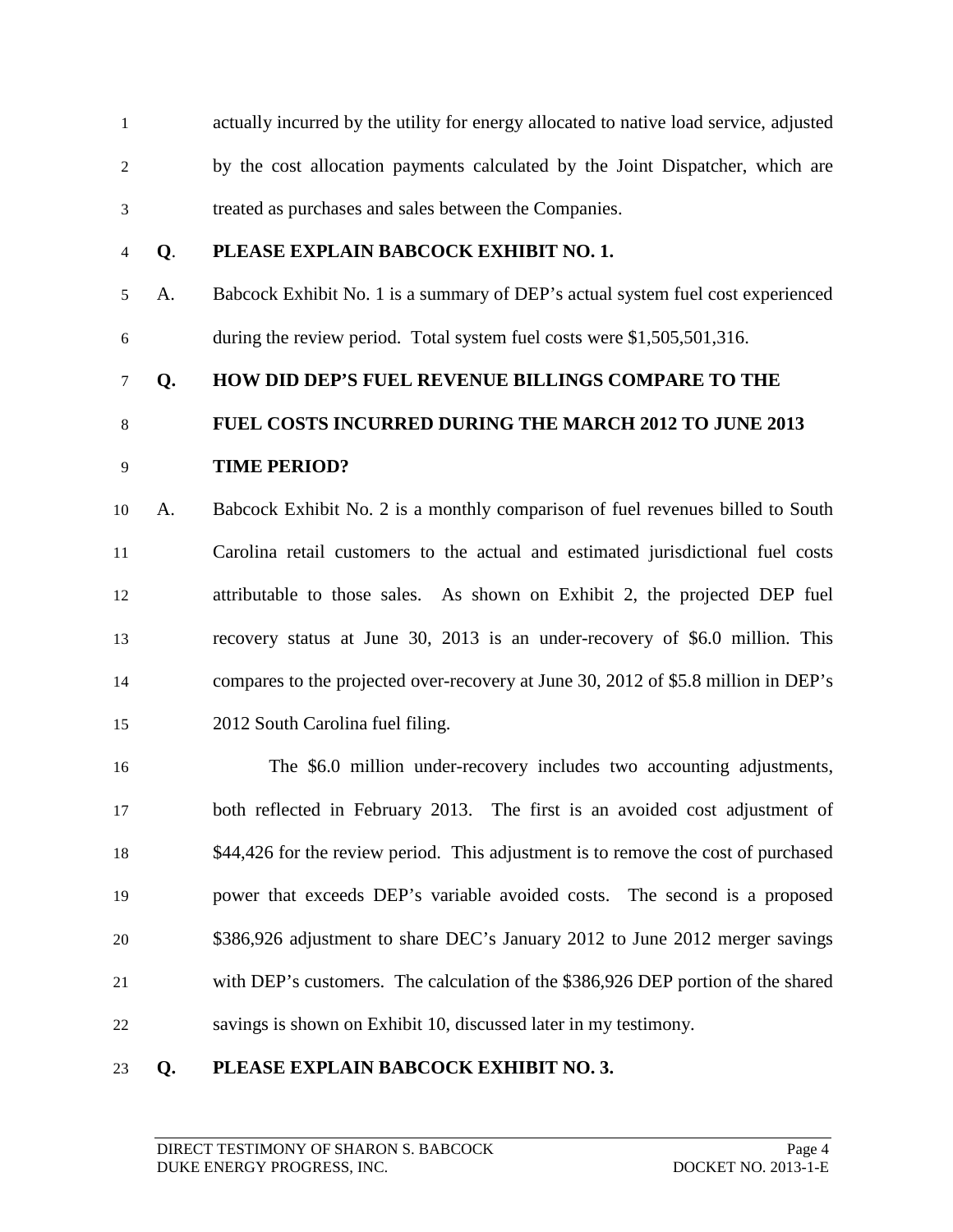A. Babcock Exhibit No. 3 presents DEP's recommended base fuel rate of 2.941  $\phi$ /kWh for the billing period, consisting of a projected component of 2.850  $\phi$ /kWh for the recovery of \$1.6 billion of projected fuel expense, and a true-up component of 0.091 ¢/kWh to collect the aforementioned projected \$6.0 million under-recovery.

 The fuel forecast supporting the projected fuel cost was generated by an hourly dispatch model that considers the latest forecasted fuel prices, outages at the generating plants based on planned maintenance and refueling schedules, forced outages based on historical trends, generating unit performance parameters and expected market conditions associated with power purchase and off-system sales opportunities. In addition, the forecasting model reflects the joint dispatch of the combined power supply resources of DEC and DEP as described by Company witness Weintraub.

#### **Q. PLEASE EXPLAIN BABCOCK EXHIBIT NO.4.**

 A. Babcock Exhibit No. 4 provides monthly projected total base fuel costs, system sales, and SC retail sales for the billing period.

 **Q. PLEASE PROVIDE A STATUS UPDATE OF ENVIRONMENTAL COST COLLECTION AND EXPLAIN HOW THESE COSTS HAVE BEEN TREATED IN THIS FILING.**

 A. During the review period, DEP recovered variable environmental costs and the costs of emission allowances through the environmental component of the fuel rate. Environmental costs allocated to the SC retail jurisdiction during the review period were approximately \$2.4 million as shown on Babcock Exhibit No. 5. The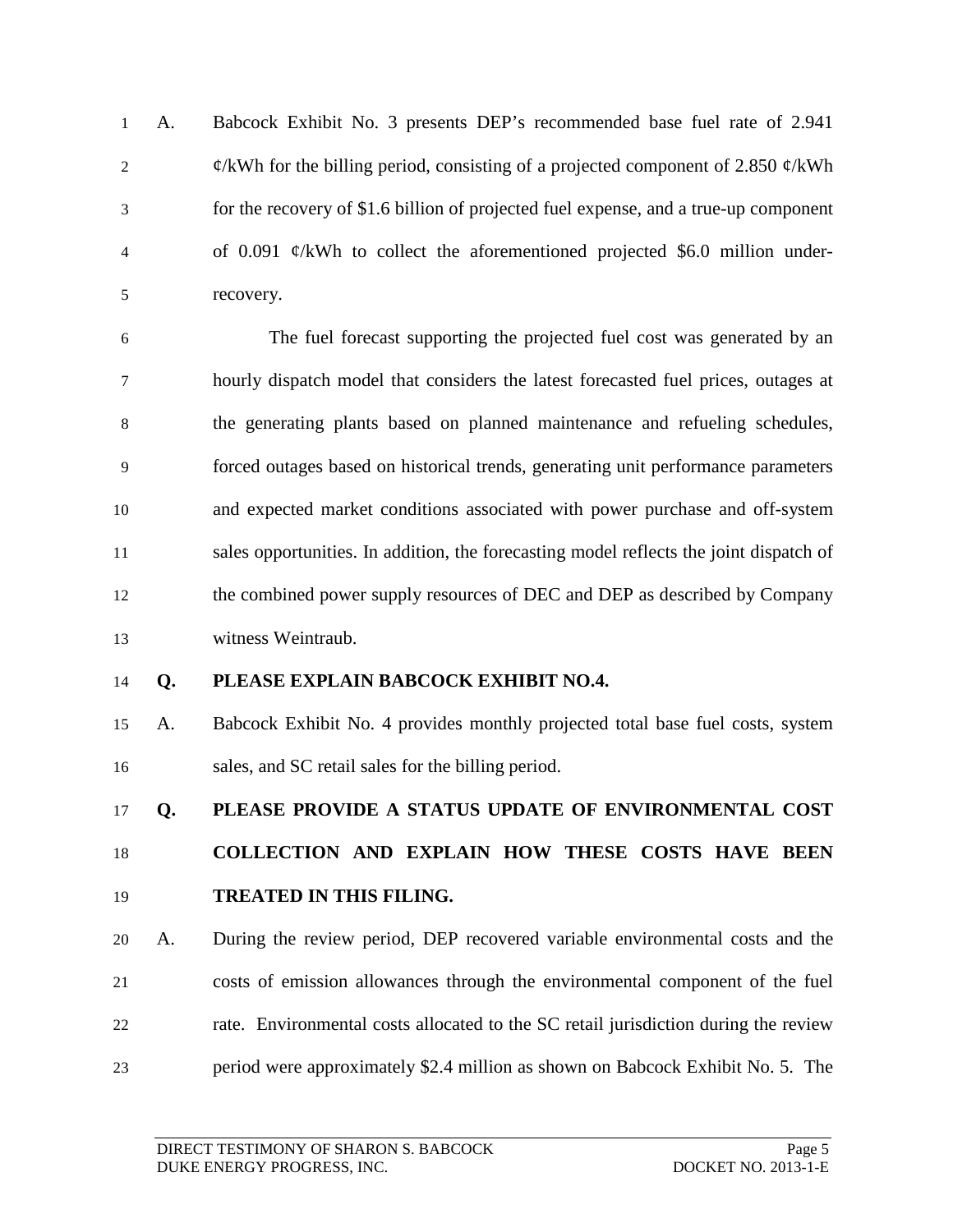Company currently estimates that its deferred environmental cost balance will be an over-collection of \$0.3 million at June 30, 2013.

#### **Q. HAVE YOU PROVIDED A FORECAST OF ENVIRONMENTAL COSTS?**

 A. Yes, Babcock Exhibit No. 7 presents DEP's estimated environmental costs for the billing period of \$22.2 million. The SC retail portion is forecasted to be approximately \$2.7 million.

### **Q. PLEASE DESCRIBE EMISSION-REDUCING CHEMICALS THAT DEP WILL INCLUDE IN THE PROPOSED FUEL RATE IN THIS FILING.**

- A. As Company witness Miller explains more specifically on page 12 of his testimony, the Company uses emission-reducing chemicals at its fossil/hydro plants to help the Company provide low cost, reliable electric generation for its customers while also complying with state and federal environmental control obligations. As a result, the Company has included the cost of magnesium hydroxide, calcium carbonate, ammonia, urea, limestone, lime and hydrated lime incurred during the review period in its fuel cost recovery application.
- Additionally, as Witness Miller also explains, the Company is also testing other emission-reducing chemicals including, but not limited to, activated carbon, calcium bromide, and re-emission chemicals in order to meet present and future state and federal emission requirements. As the Company expects to begin using such emission-reducing chemicals to continue to provide low cost, reliable electric generation to its customers while still meeting these requirements, it has included the estimated cost for these environmental reagents in its environmental costs for the forecast and billing periods. Pursuant to the language of § 58-27-865(A1) of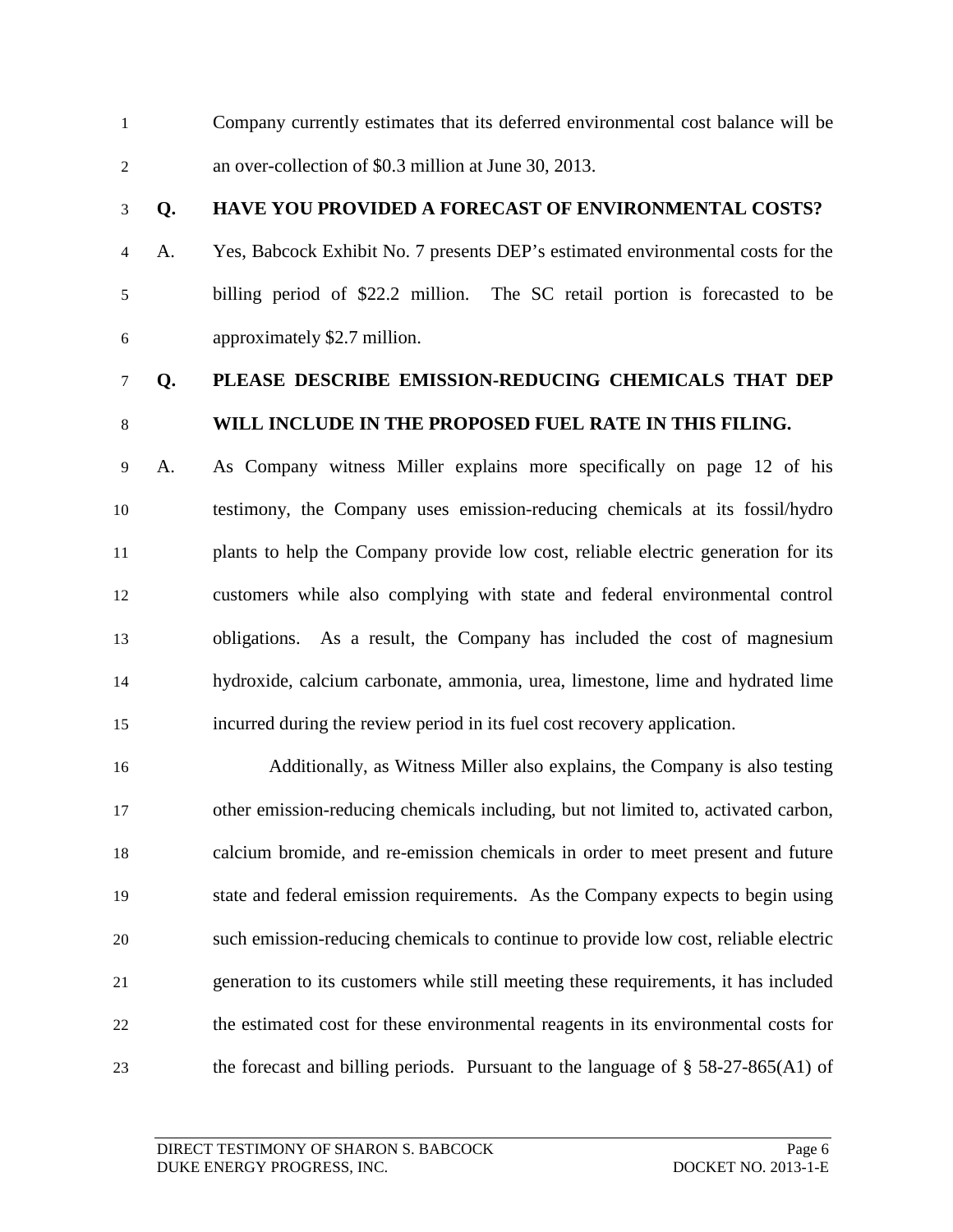the Code, the Commission has the authority to allow the Company to recover the variable costs of environmental reagents other than those specifically spelled out in the statute at the time of the statute's inception.

#### **Q. HOW DID DEP ALLOCATE ENVIRONMENTAL COSTS?**

 A. Environmental costs were allocated to Residential, General Service (non-demand), General Service (demand) and Lighting rate classes based upon the coincident peak experienced during the review period. This allocation is shown on Babcock Exhibit No. 6. Rates were designed based on costs allocated to the respective rate classes and the projected energy consumption for the residential, general service (non-demand) and lighting schedules. The rate for the general service (demand) class was based on projected annual demand. All allocations were consistent with the methodology approved by this Commission in DEP's 2007 fuel review proceeding, Order No. 2007-440 issued July 20, 2007. This methodology has been consistently used in each fuel case since the issuance of this Order.

#### **Q. HAVE YOU PRESENTED DEP'S PROPOSED FUEL FACTORS?**

 A. Yes. Babcock Exhibit No. 8 presents proposed fuel rates including an amount added to account for the 5% discount provided to residential customers under DEP's SC Residential Service Energy Conservation Discount Rider RECD-2B.

**Q. WHY DOES DEP PROPOSE INCLUSION OF THE EFFECTS OF RIDER** 

- **RECD-2B?**
- A**.** The Company should not reflect fuel revenue collections for 100% of its fuel billings while simultaneously providing a 5% discount on the total bill as required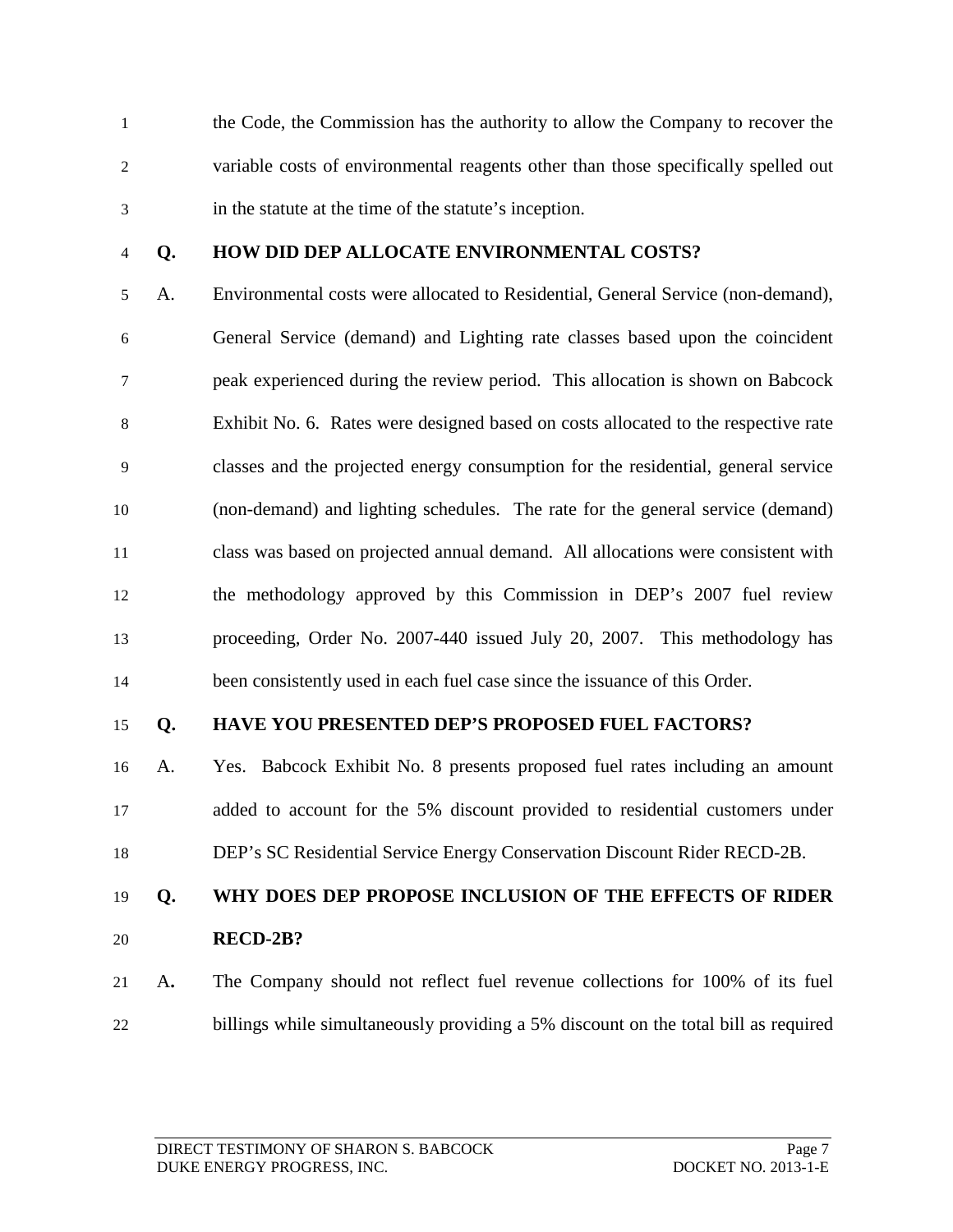by Rider RECD-2B. As shown on Babcock Exhibit No.9, this discount impacts approximately 17% of DEP's SC residential sales.

# **Q. HAS THE IMPACT OF THE 5% DISCOUNT BEEN RECOGNIZED IN PRIOR FUEL REVIEW PROCEEDINGS?**

 A. Yes. The Company's request in this proceeding is consistent with this Commission's Orders issued in all of DEP's fuel proceedings since 2009.

# **Q. DO YOU BELIEVE DEP'S ACTUAL FUEL COSTS INCURRED DURING THE PERIOD WERE REASONABLE?**

 A. Yes. I believe the costs were reasonable and that DEP has demonstrated that it met the criteria set forth in § 58-27-865(F) of the Code. These costs also reflect DEP's continuing efforts to maintain reliable service and an economical generation mix, thereby minimizing the total cost of providing service to DEP's South Carolina retail customers.

#### **Q. THE COMPANY'S MERGER FUEL-RELATED SAVINGS RIDER**

**BECAME EFFECTIVE ON SEPTEMBER 1, 2012 AND IS SET TO** 

# **EXPIRE ON JUNE 30, 2013. HOW ARE MERGER FUEL-RELATED**

#### **SAVINGS HANDLED IN THE COMPANY'S PROPOSED FUEL RATES?**

 A. The expiration date of the merger fuel-related savings rider was set to align with the effective date of DEP's next fuel rate change, which is July 1, 2013. The rider was initially necessary to begin flowing merger fuel-related savings to customers promptly upon the close of the merger between Duke Energy and Progress Energy, Inc. ("Merger"). Since the Merger close, the fuel savings have been reflected on DEP's books in the form of lower fuel costs. The Company's true-up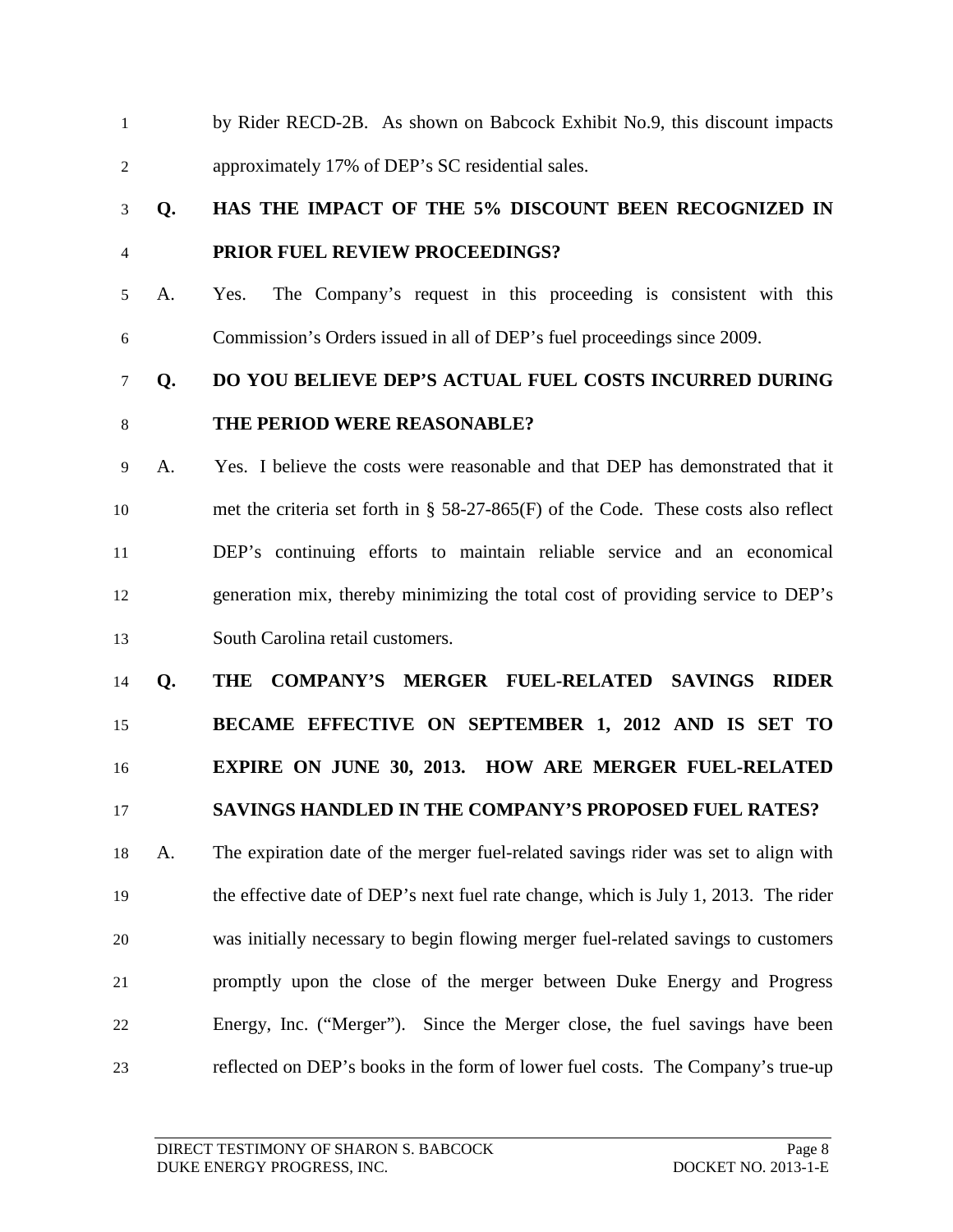to actual fuel costs, including merger savings during the period July 2012 through June 2013 and sharing of January 2012 to June 2012 merger savings from DEC, are reflected in DEP's under collection balance as shown on Exhibit 2. In addition, the projected fuel costs on which DEP's proposed fuel rates are based include expected merger fuel-related savings for the billing period. As a result, DEP has not proposed a separate merger fuel-related savings rider beyond June 2013.

# **Q. CAN YOU IDENTIFY WHERE IN THIS FILING THESE SAVINGS ARE INCLUDED?**

 A. As Company witness Weintraub testified in Docket No. 2011-158-E, merger fuel- related savings automatically flow through to DEP's retail customers through the fuel and fuel-related cost component of customer's rates. As described above, actual merger savings during the review period are included in the EMF portion of the proposed fuel and fuel-related cost factors. In addition, in the prospective component of the factors, the projected merger savings related to procuring coal and reagents, lower transportation costs, lower gas capacity costs and coal blending are reflected in the cost of fossil fuel. Projected joint dispatch savings, which are the result of using the combined systems' lowest cost available generation to meet total customer demand, are also reflected in the cost of fossil fuel as well as the projected cost purchases and sales that include the purchases and sales between DEC and DEP.

#### **Q. PLEASE EXPLAIN BABCOCK EXHIBIT 10.**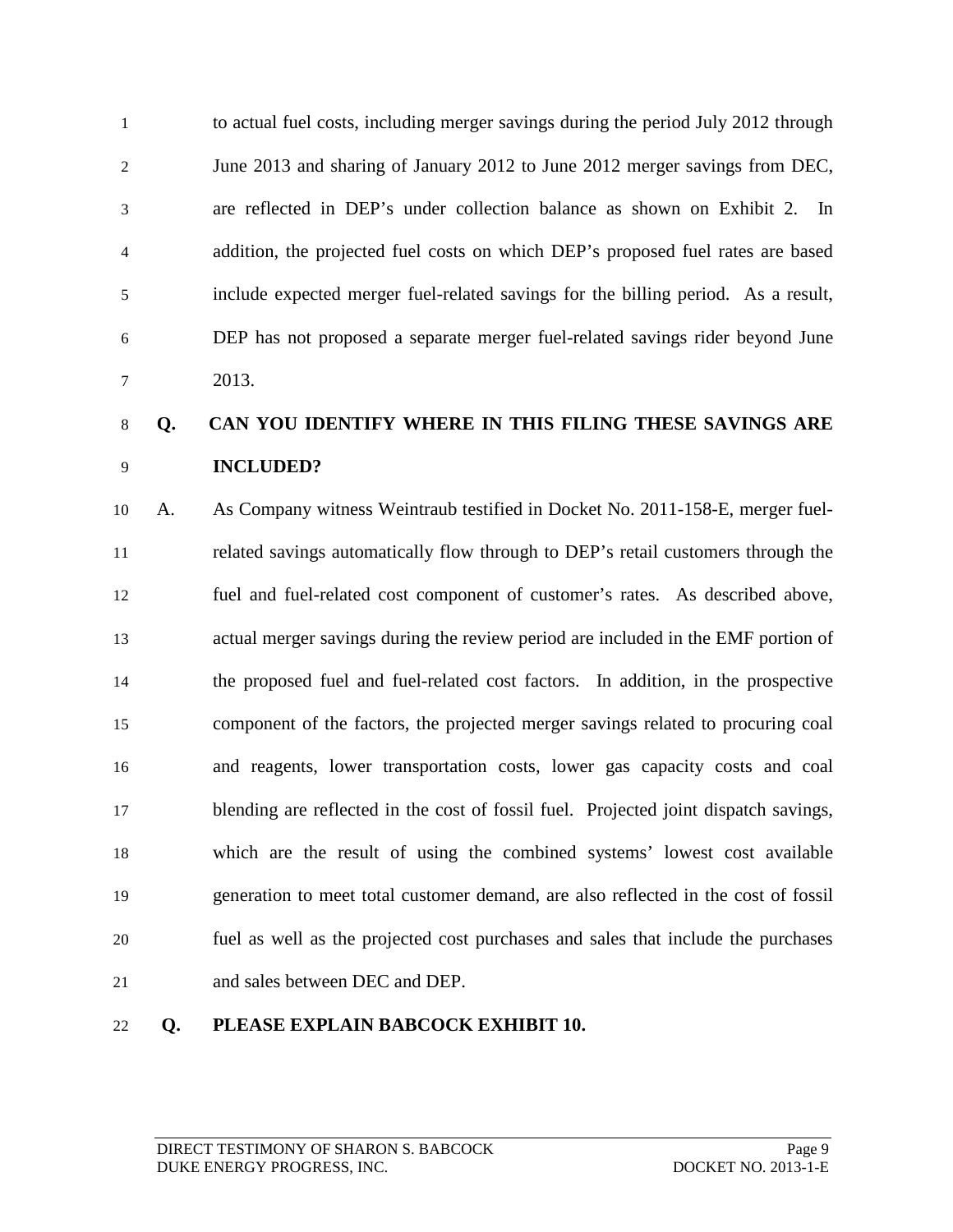A. Exhibit 10 shows the calculation of a \$386,926 adjustment that the Company proposes to the DEP February 2013 over-collection balance in order to share with DEP customers certain merger fuel-related savings from DEC. In his testimony, Company witness Weintraub describes the circumstances under which certain merger fuel-related savings were accomplished during January through June 2012, prior to the closing date of the Merger. DEP has reported these savings to the Commission, totaling \$10.7 million, on its monthly fuel filing "Schedule 11" report of merger fuel-related savings. Duke Energy Carolinas has not, however, reflected on its books the sharing of these costs with DEP. Upon approval by the Commission to adjust the under-collection at June 30, 2013 to reflect the sharing of merger fuel-related savings achieved during the period prior to Merger close, DEC will make the appropriate entries on its books to reflect the sharing of the savings. As shown on Babcock Exhibit 10, the amount to be shared with DEP South Carolina customers is \$386,926.

 The Company notes that the amount to be shared covers two months from the review period of the prior fuel proceeding (January 2012 and February 2012) as well as four months from the review period of the current fuel proceeding (March 2012 to June 2012). However, DEP proposes to share these savings prospectively between DEC and DEP even though a portion of the savings are related to a prior review period.

# **Q. WHAT IS THE IMPACT TO CUSTOMERS' BILLS IF THE PROPOSED FUEL AND FUEL-RELATED COST FACTORS ARE APPROVED BY THE COMMISSION?**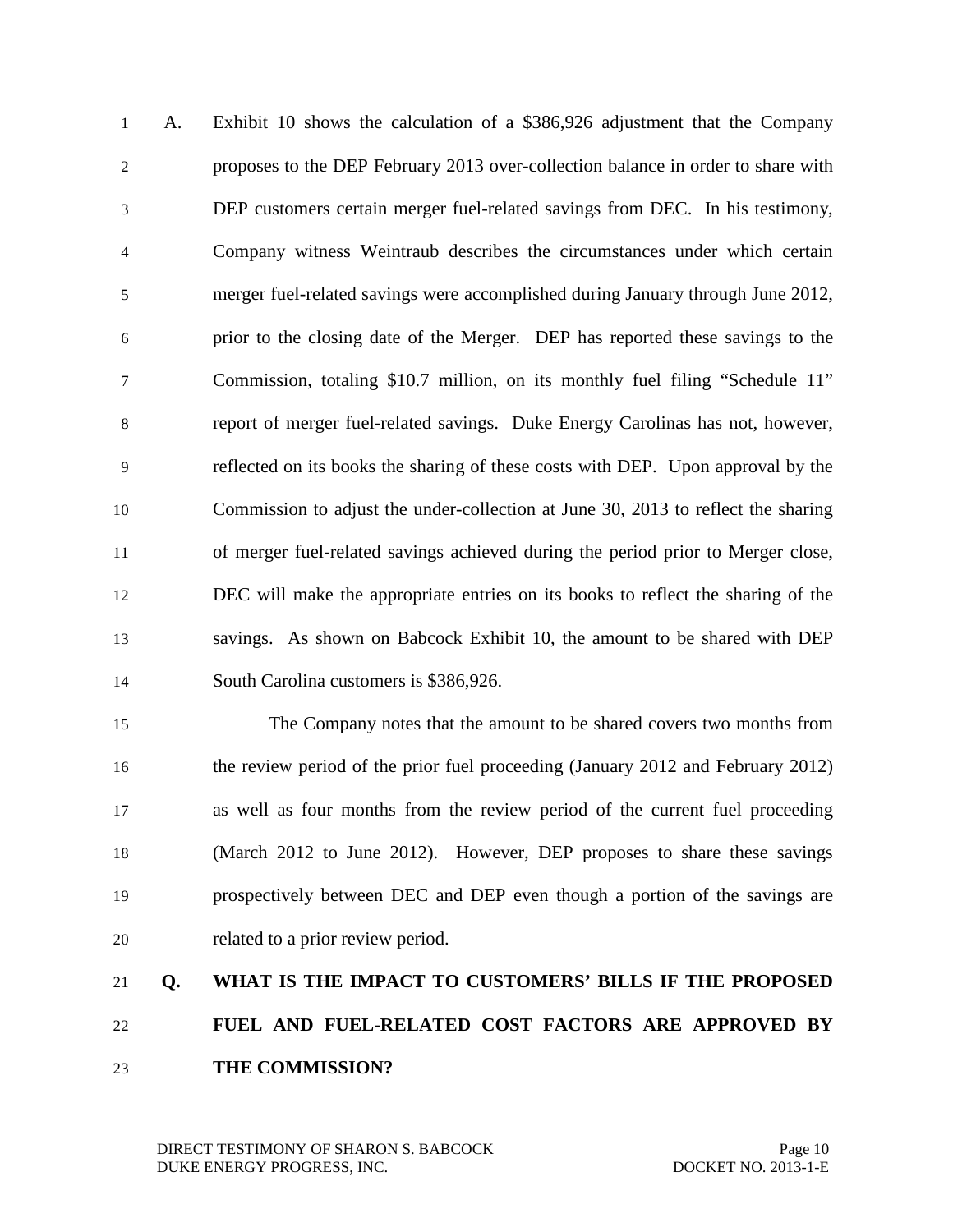A. The impact of the proposed fuel rate increase for an average residential customer using 1000 kWh per month is an increase of \$3.16, or 3%. This impact takes into consideration the expiration of the merger fuel-related savings rider that expires June 30, 2013. Impacts for commercial and industrial customers vary by customer, but are approximately 4% and 5%, respectively.

|                                                                                | Residential | General Service<br>(non-demand) | General Service<br>(demand) | Lighting |
|--------------------------------------------------------------------------------|-------------|---------------------------------|-----------------------------|----------|
| Proposed Total Fuel Factor in cents/kWh                                        | 3.015       | 2.984                           | 2.941                       | 2.941    |
| Existing Total Fuel Factor including Merger Fuel<br>Savings Rider in cents/kWh | 2.700       | 2.678                           | 2.628                       | 2.628    |

### **Q. WHAT ARE THE KEY DRIVERS IMPACTING THE PROPOSED FUEL**

**FACTOR?**

 A. A number of factors contribute to the increase in the proposed total fuel cost factors for all customer classes. A major driver is a \$5.7 million under-collection of fuel costs compared to a \$6.3 million over-collection in the prior fuel filing. In addition, the higher coal and nuclear prices as described by Company witnesses Weintraub and Culp, respectively, as well as higher sales, contributed to the fuel rate increase. Higher sales result in more frequent operation of DEP's higher cost generating units. The fuel rate increase is offset by increased generation at favorable natural gas prices from present and future combined cycle facilities at Lee CC and Sutton CC, respectively, plus the benefits of joint dispatch of the combined portfolio of DEC and DEP resources. The two gas combined cycle facilities are discussed in greater detail in Company witness Miller's testimony.

#### **Q. DOES THIS CONCLUDE YOUR TESTIMONY?**

A. Yes, it does.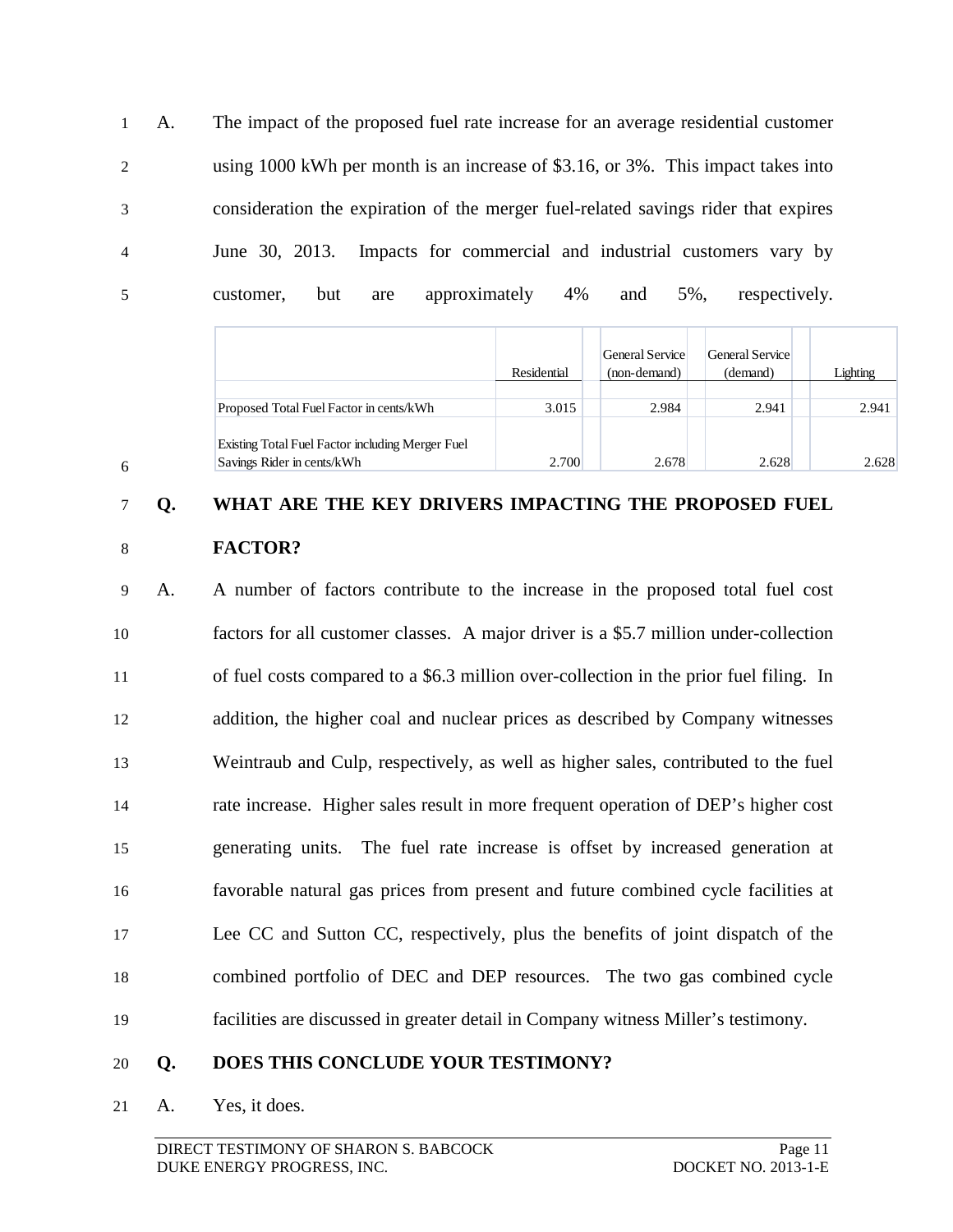#### **Babcock Exhibit 1 Docket No. 2013-1-E**

| Line |                              |                    | Mar- $12$     | Apr- $12$     | $May-12$      | $Jun-12$      | $Jul-12$       | Aug- $12$      |
|------|------------------------------|--------------------|---------------|---------------|---------------|---------------|----------------|----------------|
| (1)  | Coal                         | <b>Babcock WP1</b> | \$69,443,383  | \$61,328,736  | \$74,997,801  | \$80,049,544  | \$98,667,483   | \$84,889,632   |
| (2)  | Oil - Steam                  | Babcock WP2        | 1,077,733     | 764,221       | 1,693,842     | 1,425,877     | 800,225        | 739,176        |
| (3)  | Oil - Turbine                | Babcock WP2        | 266,822       | 382,464       | 1,580,411     | 200,862       | 40,430         | 189,952        |
| (4)  | Gas - Turbine                | Babcock WP3        | 27,849,999    | 24,975,657    | 30,908,433    | 37,246,417    | 53,424,841     | 48,963,144     |
| (5)  | <b>Total Fossil</b>          |                    | 98,637,938    | 87,451,079    | 109,180,488   | 118,922,700   | 152,932,979    | 134,781,904    |
| (6)  | <b>Nuclear Fuel</b>          | <b>Babcock WP4</b> | 8,304,837     | 9,864,715     | 11,091,929    | 13,720,885    | 16,030,460     | 16,002,377     |
| (7)  | <b>Coal Blending Savings</b> | Babcock WP4        |               |               |               |               | (894, 146)     | (597, 213)     |
| (8)  | <b>Coal Purchase Savings</b> | Babcock WP4        |               |               |               |               | 67,973         | 138,135        |
| (9)  | <b>Gas Savings</b>           | Babcock WP4        |               |               |               |               |                |                |
| (10) | <b>Purchased Power</b>       | Babcock WP4        | 22,234,212    | 19,611,682    | 27, 267, 589  | 13,668,280    | 28,511,324     | 21,419,899     |
| (11) | <b>Off-System Sales</b>      | <b>Babcock WP4</b> | (7,923,318)   | (9,707,394)   | (10,987,538)  | (9,295,096)   | (30, 817, 690) | (25, 428, 407) |
| (12) | <b>Total Fuel Costs</b>      |                    | \$121,253,669 | \$107,220,081 | \$136,552,469 | \$137,016,768 | \$165,830,900  | \$146,316,695  |

|             |                              |               |               |                |               |                |                |               | <b>Twelve Months</b> |
|-------------|------------------------------|---------------|---------------|----------------|---------------|----------------|----------------|---------------|----------------------|
| <b>Line</b> |                              |               | $Sep-12$      | $Oct-12$       | $Nov-12$      | $Dec-12$       | $Jan-13$       | Feb-13        | Ended Feb-13         |
| (13)        | Coal                         | Babcock WP1   | \$59,211,481  | \$59,304,002   | \$75,301,205  | \$46,769,815   | \$42,517,780   | \$41,981,268  | \$794,462,131        |
| (14)        | Oil - Steam                  | Babcock WP2   | 1,440,099     | 1,792,474      | 1,650,438     | 795,609        | 1,609,800      | 1,797,329     | 15,586,823           |
| (15)        | Oil - Turbine                | Babcock WP2   | 50,856        | 47,373         | 326,466       | 1,113,386      | 1,232,770      | 658,388       | 6,090,179            |
| (16)        | Gas - Turbine                | Babcock WP3   | 42,387,445    | 31,330,130     | 29,611,941    | 38, 209, 144   | 50,022,260     | 39,519,669    | 454,449,080          |
| (17)        | <b>Total Fossil</b>          |               | 103,089,882   | 92,473,979     | 106,890,049   | 86,887,954     | 95,382,610     | 83,956,654    | 1,270,588,214        |
| (18)        | <b>Nuclear Fuel</b>          | Babcock WP4&5 | 13,964,145    | 16,059,502     | 14,805,882    | 15,860,926     | 16,121,580     | 14,050,613    | 165,877,852          |
| (19)        | <b>Coal Blending Savings</b> | Babcock WP4&5 | (511, 851)    | (1,448,317)    | (1,297,567)   | (1,260,522)    | (793, 042)     | (1,219,732)   | (8,022,390)          |
| (20)        | <b>Coal Purchase Savings</b> | Babcock WP4&5 | 278,584       | (112, 732)     | (944, 343)    | 1,330,768      | (218, 373)     | 466,556       | 1,006,568            |
| (21)        | <b>Gas Savings</b>           | Babcock WP4&5 |               |                |               | (1,946,781)    | (794, 676)     | (701, 725)    | (3,443,182)          |
| (22)        | <b>Purchased Power</b>       | Babcock WP4&5 | 22,060,890    | 14,821,183     | 17,689,646    | 19,475,056     | 24,412,711     | 28,645,776    | 259,818,249          |
| (23)        | <b>Off-System Sales</b>      | Babcock WP4   | (16,084,036)  | (21, 947, 279) | (18,031,158)  | (10, 189, 458) | (11, 478, 570) | (8,434,050)   | (180, 323, 994)      |
| (24)        | <b>Total Fuel Costs</b>      |               | \$122,797,614 | \$99,846,338   | \$119,112,508 | \$110,157,943  | \$122,632,241  | \$116,764,092 | \$1,505,501,316      |

#### **DUKE ENERGY PROGRESS, INC**

#### SYSTEM FUEL COST SOUTH CAROLINA RETAIL FUEL CASE - Docket No. 2013-1-E TWELVE MONTHS ENDED FEBRUARY 2013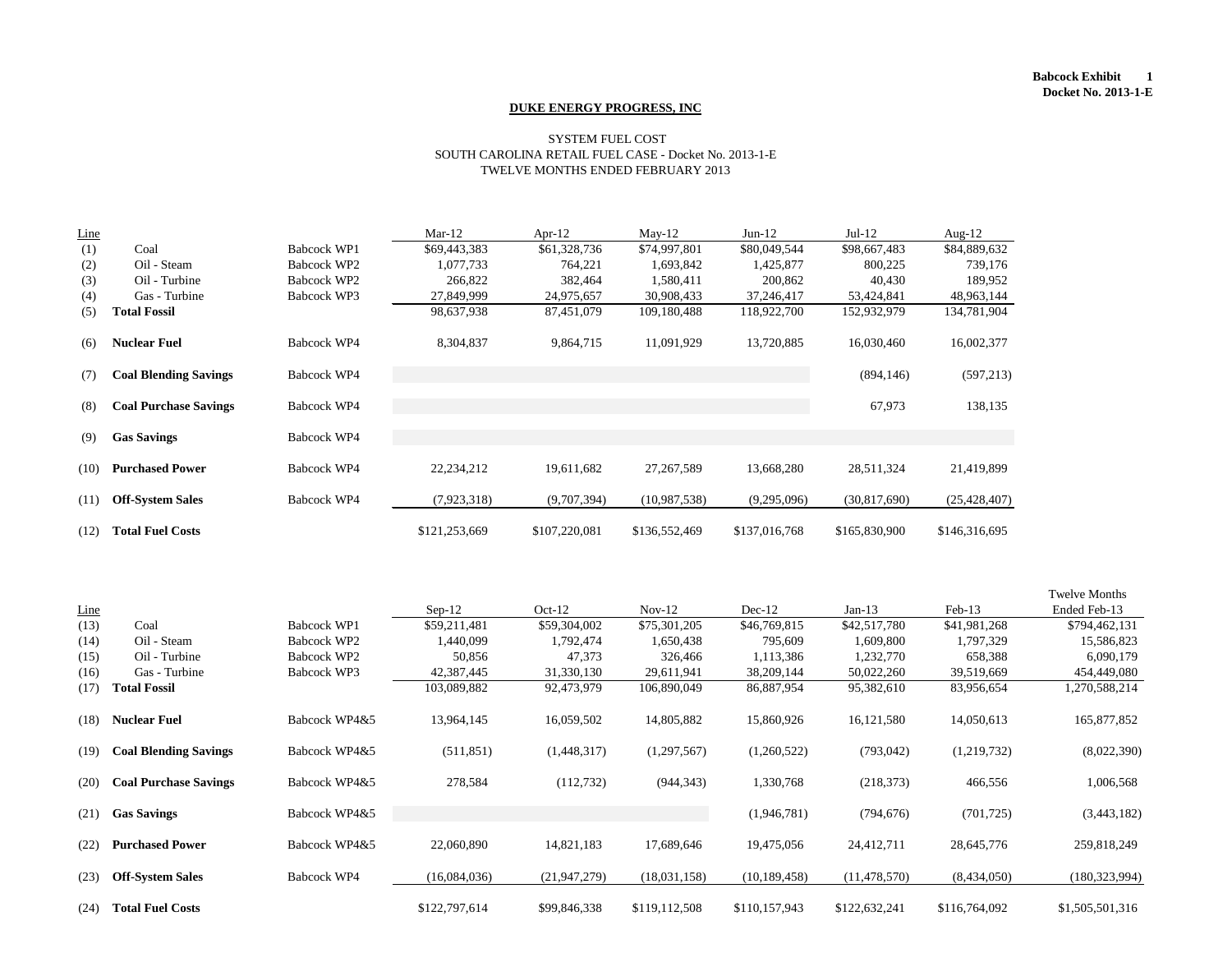#### **Babcock Exhibit 2 Docket No. 2013-1-E**

| Line |                                                | Source                       | Actual<br>Mar- $12$ | Actual<br>Apr-12 | Actual<br>May-12 | Actual<br>$Jun-12$ | Actual<br>$Jul-12$ | Actual<br>Aug- $12$ | Actual<br>$Sep-12$ | Actual<br>$Oct-12$ |
|------|------------------------------------------------|------------------------------|---------------------|------------------|------------------|--------------------|--------------------|---------------------|--------------------|--------------------|
|      | (1) Total Fuel Costs                           | Exhibit 1                    | \$121,253,669       | \$107,220,081    | \$136,552,469    | \$137,016,768      | \$165,830,900      | \$146,316,695       | \$122,797,614      | \$99,846,338       |
| (2)  | <b>Actual SC Retail Sales [KWH]</b>            | Babcock WP4                  | 396,639,808         | 514,387,618      | 464, 171, 633    | 449,470,853        | 623,416,672        | 569,826,186         | 492, 151, 744      | 481,428,129        |
|      | (3) Total System KWH Sales (Exc. Power Agency) | Babcock WP4                  | 3,840,900,637       | 3,831,660,908    | 4,044,374,722    | 4,354,259,616      | 5,406,661,486      | 5,173,094,990       | 4,543,428,288      | 3,930,427,447      |
| (4)  | <b>SC Allocation Factor</b>                    | Line $2 /$ Line $3$          | 0.1033              | 0.1342           | 0.1148           | 0.1032             | 0.1153             | 0.1102              | 0.1083             | 0.1225             |
| (5)  | Revenue Required                               | Line 4 x Line 1              | \$12,525,504        | \$14,388,935     | \$15,676,223     | \$14,140,130       | \$19,120,303       | \$16,124,100        | \$13,298,982       | \$12,231,176       |
|      | (6) Revenue Billed                             | <b>Babcock WP4</b>           | \$12,063,157        | \$15,641,526     | \$14,114,233     | \$13,629,075       | \$16,802,497       | \$15,357,367        | \$12,932,499       | \$12,651,650       |
| (7)  | (Over) Under Recovery                          | Line 5 - Line 6              | \$462,347           | (\$1,252,591)    | \$1,561,990      | \$511,056          | \$2,317,805        | \$766,733           | \$366,483          | $(\$420,474)$      |
| (8)  | <b>Accounting Adjustments</b>                  | Babcock WP4                  | \$0                 | \$0              | \$0              | (800,000.00)       | \$0                | \$0                 | \$0                | \$0                |
| (9)  | Cumulative (Over) Under Recovery               | Prior $Mo + Line 7 + Line 8$ | $(\$3,866,657)$     | $(\$5,119,248)$  | $(\$3,557,258)$  | $(\$3,846,202)$    | (\$1,528,397)      | $(\$761,664)$       | $(\$395,181)$      | $(\$815,655)$      |

| Line                                            |                                | Actual<br>$Nov-12$ | Actual<br>$Dec-12$ | Actual<br>Jan-13 | Actual<br>$Feb-13$ | Estimated<br>$Mar-13$ | <b>Estimated</b><br>Apr-13 | <b>Estimated</b><br>May-13 | Estimated<br>$Jun-13$ | <b>Twelve Months</b><br>Ended Feb-13 |
|-------------------------------------------------|--------------------------------|--------------------|--------------------|------------------|--------------------|-----------------------|----------------------------|----------------------------|-----------------------|--------------------------------------|
| (10) Total Fuel Costs                           | Exhibit 1, Babcock WP5         | \$119,112,508      | \$110,157,943      | \$122,632,241    | \$116,764,092      | \$144,914,042         | \$111,193,502              | \$104,775,184              | \$143,157,925         | \$1,505,501,316                      |
| (11) Actual SC Retail Sales [KWH]               | Babcock WP4, $5 & 6$           | 471,913,876        | 452,858,642        | 570,899,969      | 504,474,585        | 474,712,940           | 493,677,555                | 478,213,445                | 566,023,640           | 5,991,639,715                        |
| (12) Total System KWH Sales (Exc. Power Agency) | Babcock WP4, $5 & 6$           | 4,170,697,791      | 4,229,785,156      | 4,782,991,436    | 4,455,188,312      | 4,396,486,986         | 4,006,619,449              | 3,903,082,937              | 4,668,126,847         | 52,763,470,789                       |
| (13) SC Allocation Factor                       | Line $11 /$ Line $12$          | 0.1131             | 0.1071             | 0.1194           | 0.1132             | 0.1080                | 0.1232                     | 0.1225                     | 0.1213                |                                      |
| (14) Revenue Required                           | Line $13 \times$ Line $10$     | \$13,471,625       | \$11,797,916       | \$14,642,290     | \$13,217,695       | \$15,650,717          | \$13,699,039               | \$12,834,960               | \$17,365,056          | \$170,634,878                        |
| (15) Revenue Billed                             | Babcock WP4, $5 & 6$           | \$12,404,349       | \$11,905,125       | \$15,007,436     | \$13,261,121       | \$12,480,106          | \$12,968,909               | \$12,562,667               | \$14,869,441          | \$165,770,035                        |
| $(16)$ (Over) Under Recovery                    | Line 14 - Line 15              | \$1,067,276        | (\$107,210)        | $(\$365,147)$    | $(\$43,425)$       | \$3,170,611           | \$730,130                  | \$272,293                  | \$2,495,615           | \$4,864,843                          |
| (17) Accounting Adjustments SEE NOTE            | Babcock WP4 & 5                | \$0                | \$0                | $$0 \t$$         | (431,351)          | \$0                   | \$0                        | \$0                        | \$0                   | (\$1,231,351)                        |
| (18) Cumulative (Over) Under Recovery           | Prior $Mo + Line 16 + Line 17$ | \$251,621          | \$144,411          | $(\$220,736)$    | $(\$695,512)$      | \$2,475,099           | \$3,205,229                | \$3,477,522                | \$5,973,137           |                                      |

| NOTE: Feb 13 Accounting Adjustments consist of:                                      |         |
|--------------------------------------------------------------------------------------|---------|
| Review Period Avoided Cost Adjustment (booked Mar13, moved to Feb13)<br>Babcock WP 5 | 44,426  |
| Exhibit 10<br><b>Proposed Jan12-Jun12 Merger Savings Adjustment</b>                  | 386,925 |
| Total                                                                                | 431,351 |
|                                                                                      |         |

#### Comparison of Actual Fuel Revenues and Expenses SOUTH CAROLINA RETAIL FUEL CASE - Docket No. 2013-1-E CUMULATIVE BALANCE AT JUNE 2013

### **DUKE ENERGY PROGRESS, INC.**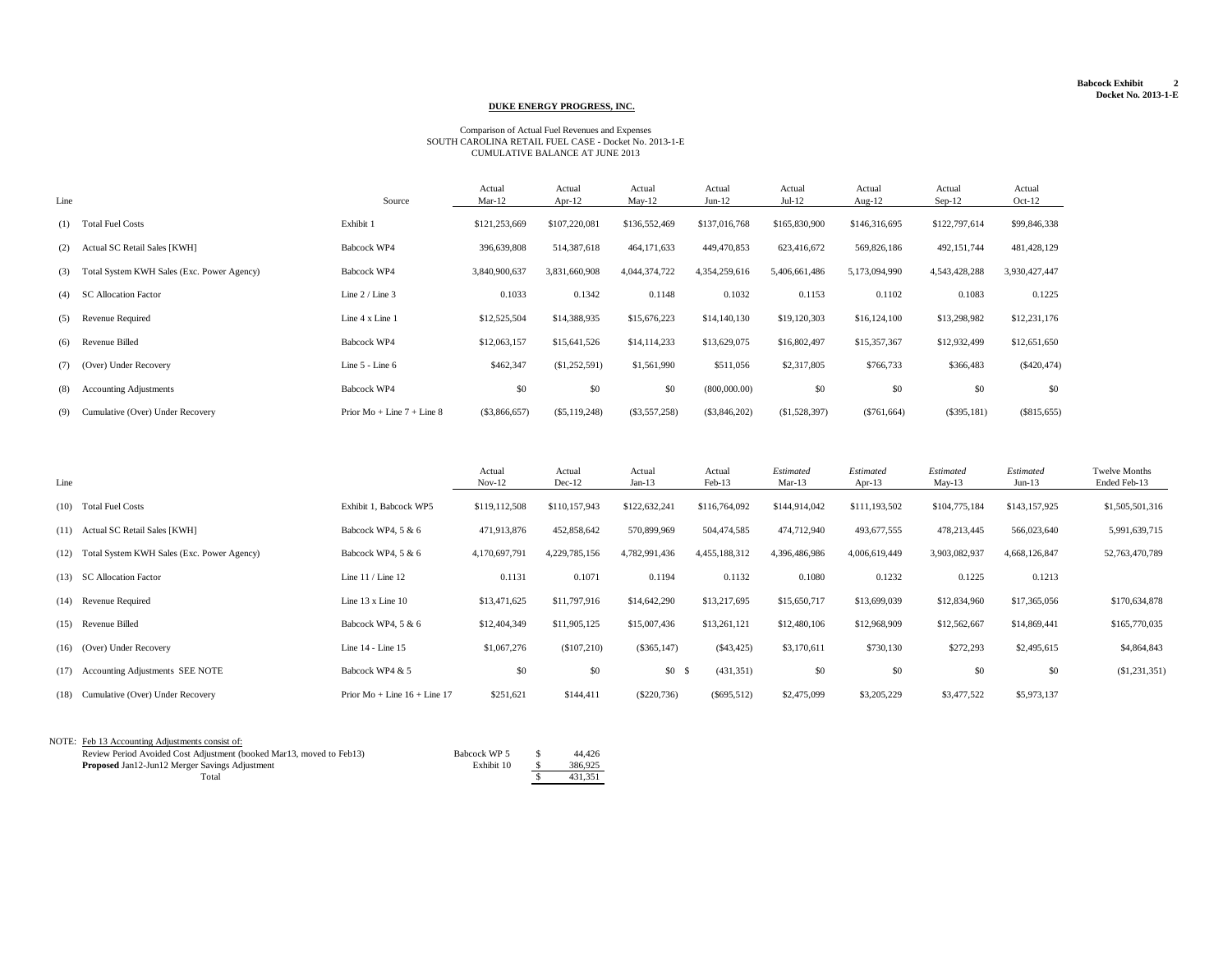#### SOUTH CAROLINA RETAIL FUEL CASE - DOCKET 2013-1-E CALCULATION OF BASE FUEL COMPONENT For the Year Ending June 30, 2014

| Line |                                                                         |           |                 |                     |
|------|-------------------------------------------------------------------------|-----------|-----------------|---------------------|
|      | (1) Projected Fuel Expense from July 2013 through June 2014             |           |                 |                     |
| (2)  | Cost of Fuel                                                            | Exhibit 4 | \$1,573,325,605 |                     |
| (3)  | <b>System Sales</b>                                                     | Exhibit 4 | 55,213,375 Mwhs |                     |
| (4)  | Average Cost Per kWh                                                    |           |                 | $2.850$ cents / kWh |
|      | (5) Revenue Difference To be Collected from July 2013 through June 2014 |           |                 |                     |
| (6)  | (Over)/Under-Recovery at June 30, 2013                                  | Exhibit 2 | \$5,973,137     |                     |
| (7)  | Projected S.C. Retail Sales                                             | Exhibit 4 | 6,599,892 Mwhs  |                     |
| (8)  | Average Cost Per kWh                                                    |           |                 | $0.091$ cents / kWh |
|      | (9) Base Fuel Cost Per KWH - Projected Period                           |           |                 |                     |
| (10) | <b>Average Fuel Cost</b>                                                |           |                 | $2.850$ cents / kWh |
| (11) | Revenue Difference                                                      |           |                 | $0.091$ cents / kWh |
| (12) | <b>Base Fuel Component</b>                                              |           |                 | $2.941$ cents / kWh |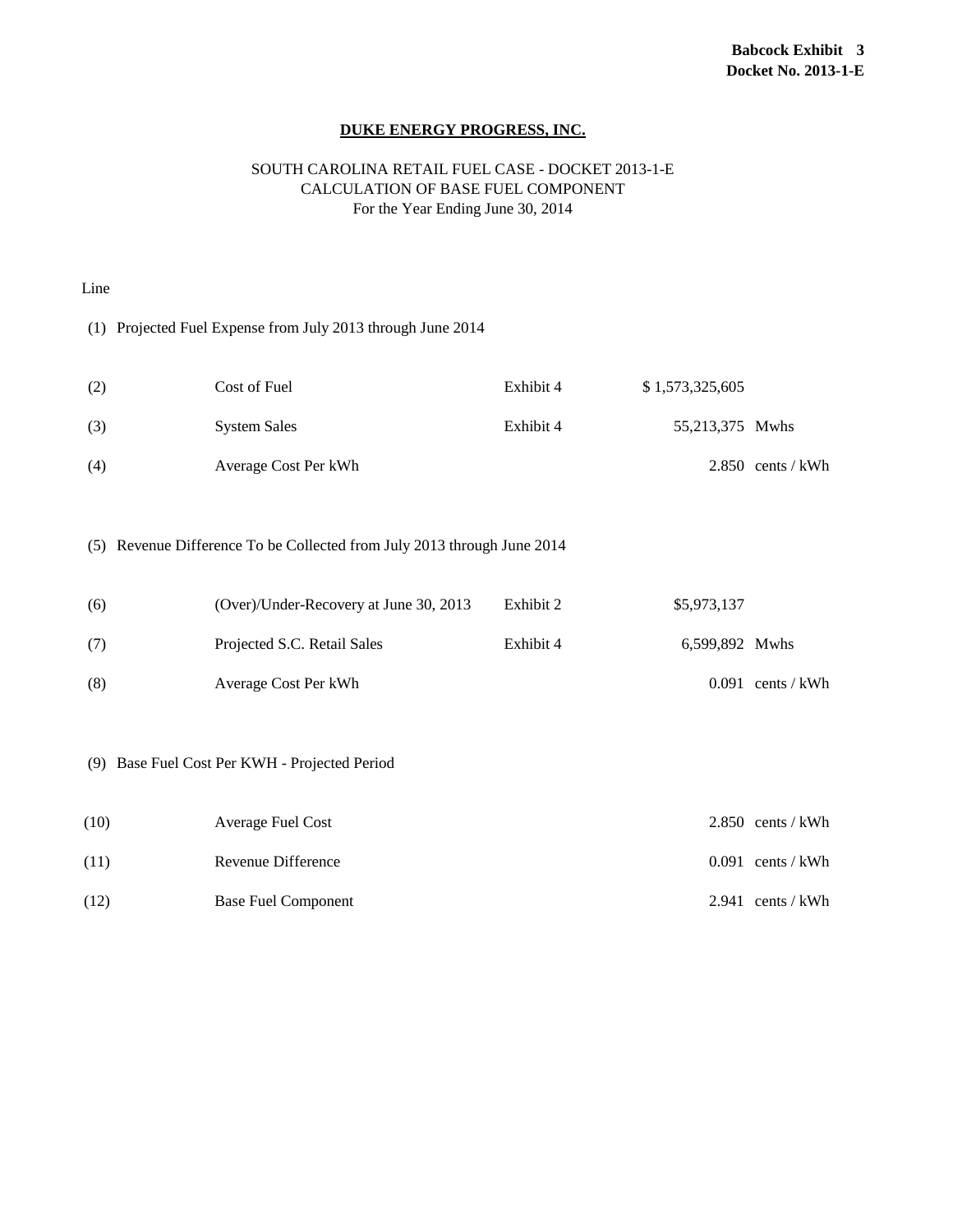#### Total Fuel Costs, System Sales and SC Retail Sales for the Billing Period SOUTH CAROLINA RETAIL FUEL CASE - Docket No. 2013-1-E

| Line |           | <b>Total Fuel Costs [\$]</b><br>Babcock Workpaper 6 | <b>System Sales [kWH]</b><br>Babcock Workpaper 6 | <b>SC Retail Sales [kWH]</b><br>Babcock Workpaper 6 |
|------|-----------|-----------------------------------------------------|--------------------------------------------------|-----------------------------------------------------|
| (1)  | $Jul-13$  | \$161,542,098                                       | 5,215,373,955                                    | 599,275,340                                         |
| (2)  | Aug- $13$ | \$172,242,848                                       | 5,386,264,807                                    | 638,309,404                                         |
| (3)  | $Sep-13$  | \$125,790,202                                       | 4,916,992,588                                    | 604,773,708                                         |
| (4)  | Oct-13    | \$119,146,118                                       | 4,125,566,247                                    | 515,685,131                                         |
| (5)  | $Nov-13$  | \$118,335,402                                       | 3,924,484,167                                    | 466,065,156                                         |
| (6)  | $Dec-13$  | \$136,781,253                                       | 4,605,090,526                                    | 523,036,678                                         |
| (7)  | $Jan-14$  | \$141,276,642                                       | 5,190,493,452                                    | 627,102,943                                         |
| (8)  | Feb-14    | \$118,045,601                                       | 4,760,240,727                                    | 565,324,961                                         |
| (9)  | $Mar-14$  | \$125,279,949                                       | 4,359,337,447                                    | 513,797,952                                         |
| (10) | Apr- $14$ | \$99,843,618                                        | 4,052,390,681                                    | 496,768,318                                         |
| (11) | May- $14$ | \$110,193,139                                       | 3,954,935,725                                    | 480,869,652                                         |
| (12) | $Jun-14$  | \$144,848,735                                       | 4,722,204,863                                    | 568,883,084                                         |
| (13) | Total     | \$1,573,325,605                                     | 55, 213, 375, 184                                | 6,599,892,327                                       |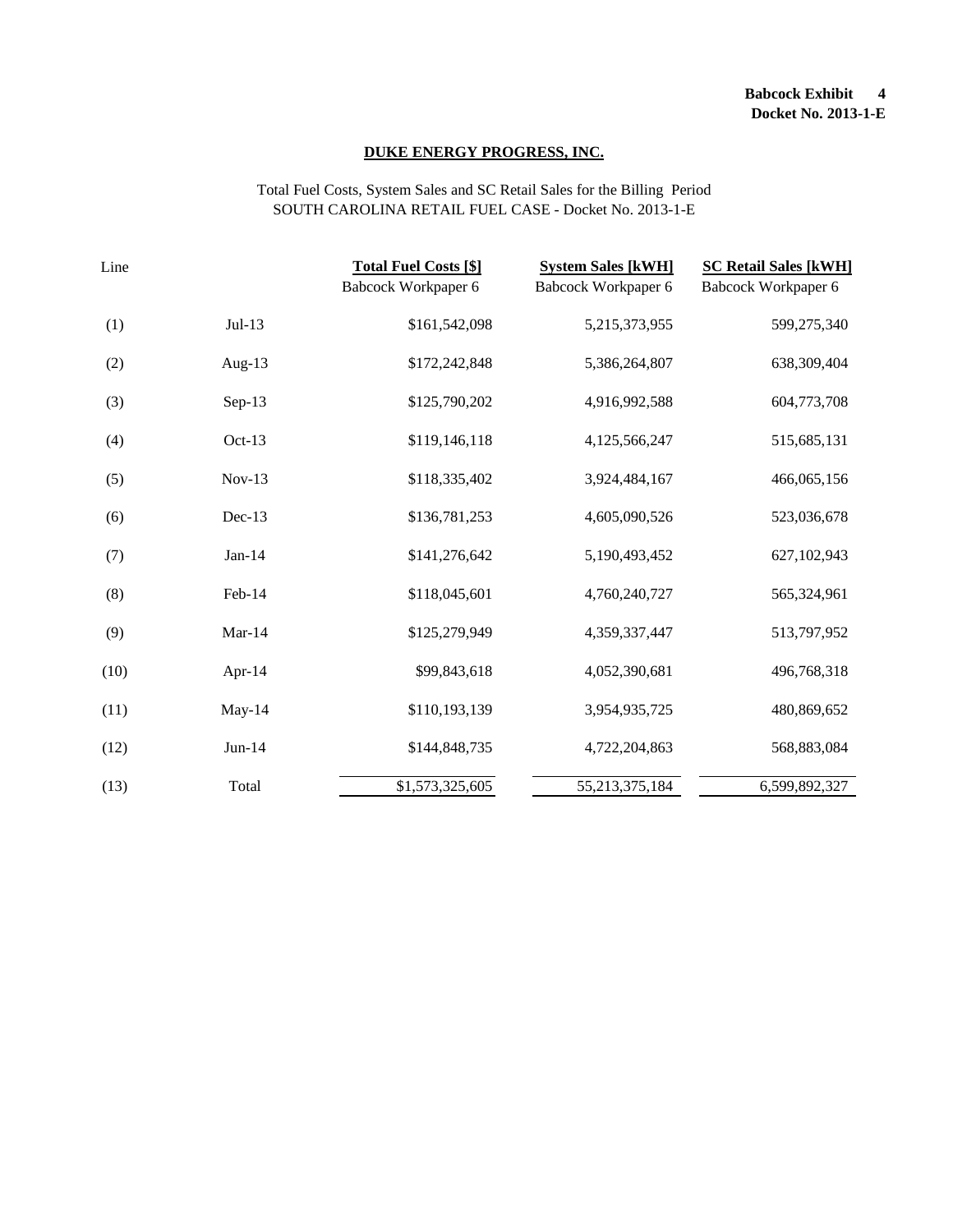|                                                         | Source                                  |               | Actual           | Actual                  | Actual                  | Actual                                    | Actual         | Actual               |               | Actual                  | Actual        |
|---------------------------------------------------------|-----------------------------------------|---------------|------------------|-------------------------|-------------------------|-------------------------------------------|----------------|----------------------|---------------|-------------------------|---------------|
| Line                                                    |                                         |               | $Mar-12$         | Apr- $12$               | $May-12$                | $Jun-12$                                  | $Jul-12$       | Aug- $12$            |               | $Sep-12$                | $Oct-12$      |
| <b>Magnesium Hydroxide and Calcium Carbonate</b><br>(1) | Input                                   | <sup>\$</sup> | 101,420 \$       | 194,572 \$              | $\mathcal{S}$<br>$\sim$ | 205,750 \$                                | 261,364 \$     | $(95,879)$ \$        |               | 38,364 \$               | 663,586       |
| <b>Emission Allowances</b><br>(2)                       | <b>Babcock WP8</b>                      |               | 134,944          | 127,184                 | 190,505                 | 209,851                                   | 330,165        | 263,723              |               | 161,212                 | 107,616       |
| Ammonia, Urea<br>(3)                                    | <b>Babcock WP8</b>                      |               | 732,977          | 603,768                 | 742,734                 | 617,392                                   | 880,295        | 675,174              |               | 517,461                 | 518,934       |
| Limestone, Lime, Hydrated Lime<br>(4)                   | <b>Babcock WP8</b>                      |               | 896,914          | 690,784                 | 927,997                 | 1,038,982                                 | 1,351,559      | 1,104,859            |               | 830,776                 | 1,336,654     |
| (5) Total Environmental Costs                           |                                         |               | 1,866,256        | 1,616,307               | 1,861,236               | 2,071,975                                 | 2,823,384      | 1,947,877            |               | 1,547,813               | 2,626,790     |
| (6) Reagent Purchase Savings                            | <b>Babcock WP8</b>                      |               |                  |                         |                         | $\overline{\phantom{a}}$                  | 5,019          | 11,570               |               | 23,020                  | (5,908)       |
| (7) Total Off-System Sales                              | <b>Babcock WP8</b>                      |               | (26, 640)        | (40,366)                | (46,591)                | (29,046)                                  | (247,220)      | (247, 929)           |               | (125,035)               | (730, 938)    |
| (8) Total Environmental Expense                         | <b>SUM</b>                              | <sup>\$</sup> | 1,839,616 \$     | 1,575,941 \$            | 1,814,644 \$            | 2,042,929 \$                              | 2,581,183 \$   | 1,711,519 \$         |               | 1,445,798 \$            | 1,889,944     |
| (9) SC Retail Sales (kWh)                               | Exhibit 2                               |               | 396,639,808      | 514,387,618             | 464,171,633             | 449,470,853                               | 623,416,672    | 569,826,186          |               | 492,151,744             | 481,428,129   |
| (10) Total System Sales (kWh) (Exclude Power Agency)    | Exhibit 2                               |               | 3,840,900,637    | 3,831,660,908           | 4,044,374,722           | 4,354,259,616                             | 5,406,661,486  | 5,173,094,990        |               | 4,543,428,288           | 3,930,427,447 |
| (11) SC Allocation Factor                               | Line $(9)$ / Line $(10)$                |               | 0.1033           | 0.1342                  | 0.1148                  | 0.1032                                    | 0.1153         | 0.1102               |               | 0.1083                  | 0.1225        |
| (12) SC Share of Total Environmental Costs              | Line $(8)$ * Line $(11)$                | $\mathcal{S}$ | 190,032 \$       | 211,491 \$              | 208,321 \$              | 210,830 \$                                | 297,610 \$     | 188,609 \$           |               | 156,580 \$              | 231,518       |
| (13) Amount Billed to SC Customers                      | <b>Babcock WP8</b>                      | $\mathcal{S}$ | 221,451 \$       | $206,142$ \$            | 212,406 \$              | 226,196 \$                                | 202,387 \$     | 195,694 \$           |               | 178,409 \$              | 149,301       |
| (14) (Over) Under Recovery                              | Line $(12)$ - Line $(13)$               | $\mathcal{S}$ | $(31, 419)$ \$   | 5,349 \$                | $(4,085)$ \$            | $(15,366)$ \$                             | 95,223 \$      | $(7,084)$ \$         |               | $(21,829)$ \$           | 82,217        |
| (15) Accounting Adjustments                             | <b>Babcock WP8</b>                      | $\mathcal{S}$ | \$<br>$\sim 100$ | $\mathcal{S}$<br>$\sim$ | \$<br>$\sim 10^{-10}$   | $\mathcal{S}$<br>$\overline{\phantom{a}}$ | $\sim 100$     | $\sqrt{3}$<br>$\sim$ | $\mathcal{S}$ | $\mathcal{S}$<br>$\sim$ | $\sim$        |
| (16) Cumulative (Over) Under Recovery                   | Prior Mo + Line $(14)$ + Line $(15)$ \$ |               | $(398,805)$ \$   | $(393, 456)$ \$         | $(397,542)$ \$          | $(412,907)$ \$                            | $(317,684)$ \$ | $(324,768)$ \$       |               | $(346,597)$ \$          | (264, 380)    |

| Line                                                     |                                    |               | Actual<br>$Nov-12$ | Actual<br>$Dec-12$      | Actual<br>$Jan-13$ | Actual<br>$Feb-13$      | <b>Estimated</b><br>$Mar-13$ | Estimated<br>Apr-13 | Estimated<br>May-13 | <b>Estimated</b><br>$Jun-13$ |               | <b>Review Period</b><br><b>Twelve Months</b><br>Ended Feb-13 |
|----------------------------------------------------------|------------------------------------|---------------|--------------------|-------------------------|--------------------|-------------------------|------------------------------|---------------------|---------------------|------------------------------|---------------|--------------------------------------------------------------|
| (17)<br><b>Magnesium Hydroxide and Calcium Carbonate</b> | Input                              | $\mathbb{S}$  | 197,247 \$         | 208,127 \$              | 259,012 \$         | 228,247 \$              | 125,643                      | 300,916 \$          | $425,045$ \$        | 459,053                      | $\mathbb{S}$  | 2,261,811                                                    |
| <b>Emission Allowances</b><br>(18)                       | Babcock WP 7&8                     |               | 130,979            | 71,536                  | (2,710)            | 44,470                  | 33,524                       | 61,567              | 43,525              | 37,075                       |               | 1,769,476                                                    |
| Ammonia, Urea<br>(19)                                    | Babcock WP 7&8                     |               | 724,317            | 385,195                 | 432,243            | 385,958                 | 431,124                      | 420,179             | 343,130             | 745,728                      |               | 7,216,448                                                    |
| (20)<br><b>Limestone, Lime, Hydrated Lime</b>            | Babcock WP 7&8                     |               | 1,326,007          | 808,694                 | 686,305            | 660,184                 | 635,106                      | 651,122             | 635,921             | 1,334,185                    |               | 11,659,715                                                   |
| (21) Total Environmental Costs                           |                                    |               | 2,378,551          | 1,473,551               | 1,374,850          | 1,318,860               | 1,225,397                    | 1,433,784           | 1,447,621           | 2,576,041                    |               | 22,907,450                                                   |
| (22) Reagent Purchase Savings                            | Babcock WP 7&8                     |               | 44,331             | 32,242                  | 5,504              | 12,187                  | 8,534                        | 15,200              | 15,200              | 15,200                       |               | 127,964                                                      |
| (23) Total Off-System Sales                              | Babcock WP 7&8                     |               | (544, 914)         | (164, 067)              | (63,760)           | (17,224)                | (4,620)                      | (17,742)            | (11, 495)           | (35, 818)                    |               | (2, 283, 729)                                                |
| (24) Total Environmental Expense                         | <b>SUM</b>                         | $\mathcal{S}$ | 1,877,968 \$       | 1,341,726 \$            | 1,316,594 \$       | 1,313,823 \$            | 1,229,311 \$                 | $1,431,242$ \$      | $1,451,326$ \$      | 2,555,423                    | - \$          | 20,751,686                                                   |
| (25) SC Retail Sales (kWh)                               | Exhibit 2                          |               | 471,913,876        | 452,858,642             | 570,899,969        | 504,474,585             | 474,712,940                  | 511,067,452         | 493,677,555         | 478,213,445                  |               | 5,991,639,715                                                |
| (26) Total System Sales (kWh) (Exclude Power Agency)     | Exhibit 2                          |               | 4,170,697,791      | 4,229,785,156           | 4,782,991,436      | 4,455,188,312           | 4,396,486,986                | 4,552,648,562       | 4,552,648,562       | 4,552,648,562                |               | 52,763,470,789                                               |
| (27) SC Allocation Factor                                | Line $(25)$ / Line $(26)$          |               | 0.1131             | 0.1071                  | 0.1194             | 0.1132                  | 0.1080                       | 0.1123              | 0.1084              | 0.1050                       |               |                                                              |
| (28) SC Share of Total Environmental Costs               | Line $(24)$ * Line $(27)$          | $\mathcal{S}$ | 212,398 \$         | 143,699 \$              | 157,201 \$         | 148,725 \$              | 132,766 \$                   | 160,728 \$          | 157,324 \$          | 268,319                      | $\mathcal{S}$ | 2,357,016                                                    |
| (29) Amount Billed to SC Customers                       | Babcock WP 7&8                     | $\mathcal{S}$ | 158,754 \$         | 175,876 \$              | 194,864 \$         | 186,754 \$              | 192,428 \$                   | 199,202 \$          | 148,752 \$          | 161,758                      | <b>S</b>      | 2,308,234                                                    |
| (30) (Over) Under Recovery                               | Line $(28)$ - Line $(29)$          | $\mathcal{S}$ | 53,645 \$          | $(32,177)$ \$           | $(37,662)$ \$      | $(38,030)$ \$           | $(59,662)$ \$                | $(38, 473)$ \$      | 8,572 \$            | 106,562                      | $\mathcal{S}$ | 48,782                                                       |
| (31) Accounting Adjustments                              | Babcock WP 7&8                     | $\mathbb{S}$  | \$<br>$\sim$       | $\mathcal{S}$<br>$\sim$ | \$<br>$\sim$ $-$   | $\mathcal{S}$<br>$\sim$ | $\mathcal{S}$<br>$\sim$      |                     | $\mathcal{S}$       | $\overline{\phantom{a}}$     | - \$          |                                                              |
| (32) Cumulative (Over) Under Recovery                    | Prior $Mo + Line (30) + Line (31)$ |               | (210, 736)         | (242, 913)<br>- 85      | (280, 575)<br>- 85 | (318,605)<br>-8         | (378, 267)<br>- 55           | (416,740)<br>SS.    | (408, 168)<br>- \$  | (301,606)                    |               |                                                              |

### **SYSTEM ENVIRONMENTAL COST**

SOUTH CAROLINA RETAIL FUEL CASE - Docket No. 2013-1-E CUMULATIVE BALANCE AT JUNE 30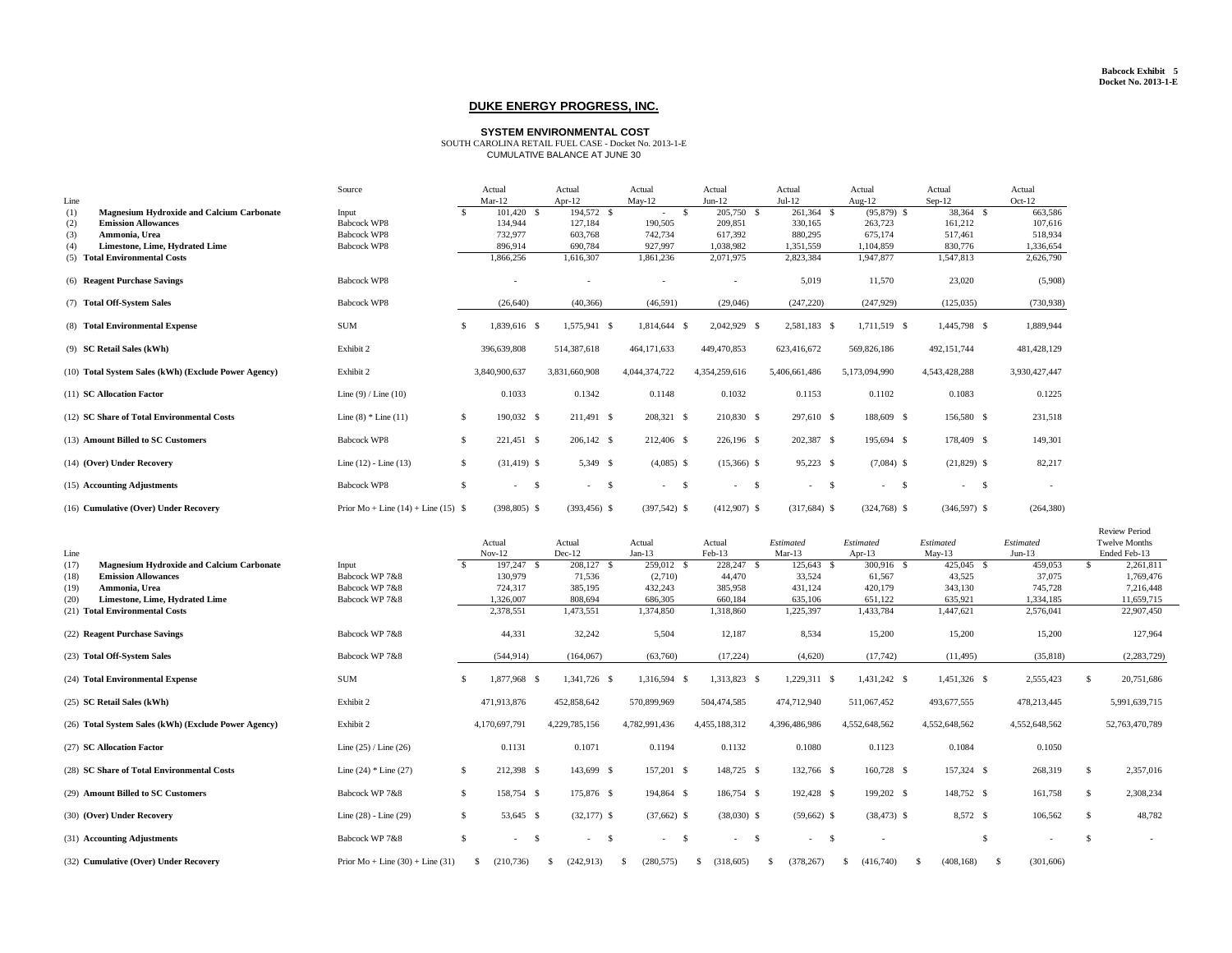#### **Babcock Exhibit 6 Docket No. 2013-1-E**

| Line | Class                        | <b>Coincident Peak</b><br>Allocation<br>Factor<br>Babcock WP 9 | Share of<br>Projected Costs<br>Line 10 | Share of<br>(Over)/Under-Recovery<br>at June 30, 2013<br><b>Exhibit 5 Total</b> | Projected<br>July 13 to June 14<br>SC Retail Sales (kWh)<br>Babcock WP 13 | Projected Demand<br>Billing units (kW)<br>Babcock WP 13 | Projected<br><b>Average Environmental</b><br>Fuel Cost | (Over)/Under-Recovered<br>Average Environmental<br><b>Fuel Cost</b> | <b>Total Environmental</b><br><b>Fuel Cost Component</b> |
|------|------------------------------|----------------------------------------------------------------|----------------------------------------|---------------------------------------------------------------------------------|---------------------------------------------------------------------------|---------------------------------------------------------|--------------------------------------------------------|---------------------------------------------------------------------|----------------------------------------------------------|
| (1)  | Residential                  | 45.37%                                                         | \$1,205,513                            | \$136,835                                                                       | 2,184,731,124                                                             |                                                         | $0.055 \; \mathcal{C}/kWh$                             | $(0.006) \; \mathcal{C}/kWh$                                        | 0.049 $\mathcal{C}/kWh$                                  |
| (2)  | General Service (non demand) | 5.68%                                                          | 150,855                                | (17, 123)                                                                       | 315, 137, 044                                                             |                                                         | $0.048$ ¢/kWh                                          | $(0.005)$ ¢/kWh                                                     | 0.043 $\phi$ /kWh                                        |
| (3)  | General Service (demand)     | 48.95%                                                         | 1,300,769                              | (147, 647)                                                                      | 4,006,973,056                                                             | 9,102,024                                               | 14 $\phi$ /kW [1]                                      | (2) $\mathcal{C}/kW$ [1]                                            | 12.0 $\mathcal{C}/kW$                                    |
| (4)  | Lighting                     | 0.00%                                                          |                                        |                                                                                 | 93,051,103                                                                |                                                         | 0.000                                                  | 0.000                                                               | 0.000                                                    |
| (5)  | Total                        | 100.00%                                                        | \$2,657,137                            | $(\$301,606)$                                                                   | 6,599,892,327                                                             | 9,102,024                                               |                                                        |                                                                     |                                                          |

### SC Environmental Cost Projection

| (6)  | Projected SC Retail Sales from July 13 to June 14    | Exhibit 4               | 6,599,892,327     |
|------|------------------------------------------------------|-------------------------|-------------------|
| (7)  | Projected Total System Sales from July 13 to June 14 | Exhibit 4               | 55, 213, 375, 184 |
| (8)  | Allocation percentage to SC                          | Line $(6)$ / Line $(7)$ | 0.1195            |
| (9)  | Projected Environmental Costs July 13 to June 14     | Babcock WP 11           | \$22,229,873      |
| (10) | SC Allocation of Projected Costs                     | Line $(8)$ * Line $(9)$ | \$2,657,137       |

[1] Rate is based on the Demand Billing Units

# **DUKE ENERGY PROGRESS, INC.**

#### SOUTH CAROLINA RETAIL FUEL CASE - DOCKET 2013-1-E CALCULATION OF ENVIRONMENTAL FUEL COMPONENT For the Year Ending June 30, 2014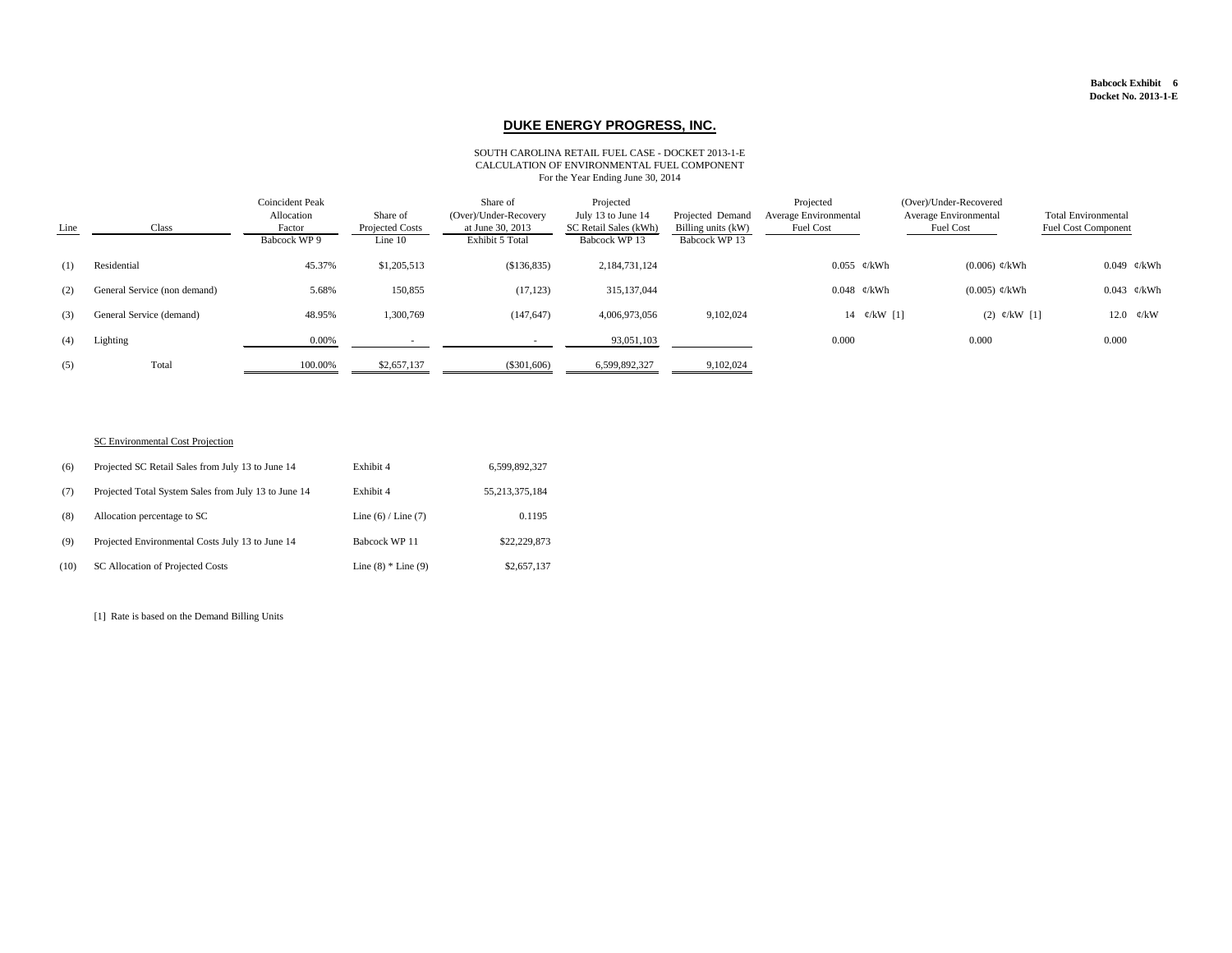#### **Babcock Exhibit 7 Docket No. 2013-1-E**

| Line |                                                                 |                             |              | $Jul-13$   |              | Aug- $13$   |               | $Sep-13$  |               | $Oct-13$  |               | $Nov-13$  |              | $Dec-13$  |
|------|-----------------------------------------------------------------|-----------------------------|--------------|------------|--------------|-------------|---------------|-----------|---------------|-----------|---------------|-----------|--------------|-----------|
| (1)  | <b>Estimated SO2 Expense</b>                                    | <b>Babcock Workpaper 11</b> |              | 85,536     |              | 78,778      | \$            | 43,290    | $\mathcal{S}$ | 26,099    | $\mathcal{S}$ | 25,130    |              | 35,223    |
| (2)  | Estimated Ammonia, Urea, Limestone, Lime, Hydrated Lime Expense | Babcock Workpaper 11        |              | 2,398,900  |              | 2,505,848   |               | 1,639,328 |               | 1,237,403 |               | 1,149,054 |              | 1,597,133 |
| (3)  | <b>Estimated Magnesium Hydroxide Expense</b>                    | <b>Babcock Workpaper 11</b> |              | 505,947    |              | 409,750     |               | 337,036   |               | 293,175   |               | 396,734   |              | 478,759   |
| (4)  | <b>Estimated NO<sub>x</sub></b> Expense                         | <b>Babcock Workpaper 11</b> |              | 31,590     |              | 31,110      |               | 18,558    |               | 7,306     |               | 6,633     |              | 9,364     |
| (5)  | <b>Estimated Off-System Sales</b>                               | Babcock Workpaper 11        |              | (391, 144) |              | (248, 729)  |               | (4,908)   |               | (33, 383) |               | (29,600)  |              | (75, 174) |
| (6)  | <b>Reagent Purchase Savings</b>                                 | <b>Babcock Workpaper 11</b> |              | 15,200     |              | 15,200      |               | 15,200    |               | 15,200    |               | 15,200    |              | 15,200    |
| (7)  | <b>Estimated Total Environmental Expense</b>                    | <b>SUM</b>                  |              | 2,646,029  |              | \$2,791,957 |               | 2,048,504 | Ж             | 1,545,801 | $\mathcal{S}$ | 1,563,151 |              | 2,060,504 |
| (8)  | Estimated SC Allocation Factor of Total Expense                 | Exhibit 6                   |              | 0.1195     |              | 0.1195      |               | 0.1195    |               | 0.1195    |               | 0.1195    |              | 0.1195    |
| (9)  | SC Share of Total Environmental Expense                         | Line $(7)$ * Line $(8)$     | $\mathbb{S}$ | 316,280    | <sup>S</sup> | 333,723     | $\mathcal{S}$ | 244,858   | $\mathbb{S}$  | 184,770   | $\mathbb{S}$  | 186,843   | $\mathbb{S}$ | 246,292   |
|      |                                                                 |                             |              |            |              |             |               |           |               |           |               |           |              |           |

|      |                                                                 |                           |               | Jan-14    | $Feb-14$    |    | Mar-14<br>Apr-14 |   |           | May-14 |             | $Jun-14$ |           | <b>Twelve Months</b><br>Ended Jun-14 |              |
|------|-----------------------------------------------------------------|---------------------------|---------------|-----------|-------------|----|------------------|---|-----------|--------|-------------|----------|-----------|--------------------------------------|--------------|
| (10) | <b>Estimated SO2 Expense</b>                                    | Babcock Workpaper 11      | $\mathcal{S}$ | 26,368    | 21,741      | Ъ. | 16,949           | S | 14,036    | -S     | 14,660      |          | 30,050    |                                      | 417,860      |
| (11) | Estimated Ammonia, Urea, Limestone, Lime, Hydrated Lime Expense | Babcock Workpaper 11      |               | 1,605,898 | 1,346,577   |    | 1,158,360        |   | 1,019,425 |        | 1,035,344   |          | 1,879,998 |                                      | 18,573,268   |
| (12) | <b>Estimated Magnesium Hydroxide Expense</b>                    | Babcock Workpaper 11      |               | 413,024   | 241,830     |    | 147,962          |   | 213,553   |        | 300,916     |          | 425,045   |                                      | 4,163,730    |
| (13) | <b>Estimated NOx Expense</b>                                    | Babcock Workpaper 11      |               | 22,064    | 18,376      |    | 15,576           |   | 12,972    |        | 23,189      |          | 44,805    |                                      | 241,543      |
| (14) | <b>Estimated Off-System Sales</b>                               | Babcock Workpaper 11      |               | (35, 413) | (30,082)    |    | (24, 725)        |   | (13,513)  |        | (26, 577)   |          | (435,679) |                                      | (1,348,928)  |
| (15) | <b>Reagent Purchase Savings</b>                                 | Babcock Workpaper 11      |               | 15,200    | 15,200      |    | 15,200           |   | 15,200    |        | 15,200      |          | 15,200    |                                      | 182,400      |
| (16) | <b>Estimated Total Environmental Expense</b>                    | <b>SUM</b>                |               | 2,047,140 | \$1,613,642 |    | 1,329,321        |   | ,261,673  |        | \$1,362,732 |          | 1,959,419 |                                      | 22, 229, 873 |
| (17) | <b>Estimated SC Allocation Factor of Total Expense</b>          | Exhibit 6                 |               | 0.1195    | 0.1195      |    | 0.1195           |   | 0.1195    |        | 0.1195      |          | 0.1195    |                                      |              |
| (18) | SC Share of Total Environmental Expense                         | Line $(16)$ * Line $(17)$ |               | 244,695   | 192,879     | S. | 158,894          |   | 150,808   |        | 162,887     |          | 234,209   |                                      | 2,657,137    |

# **DUKE ENERGY PROGRESS, INC.**

Comparison of Estimated Environmental Fuel Revenues and Expenses SOUTH CAROLINA RETAIL FUEL CASE - Docket No. 2013-1-E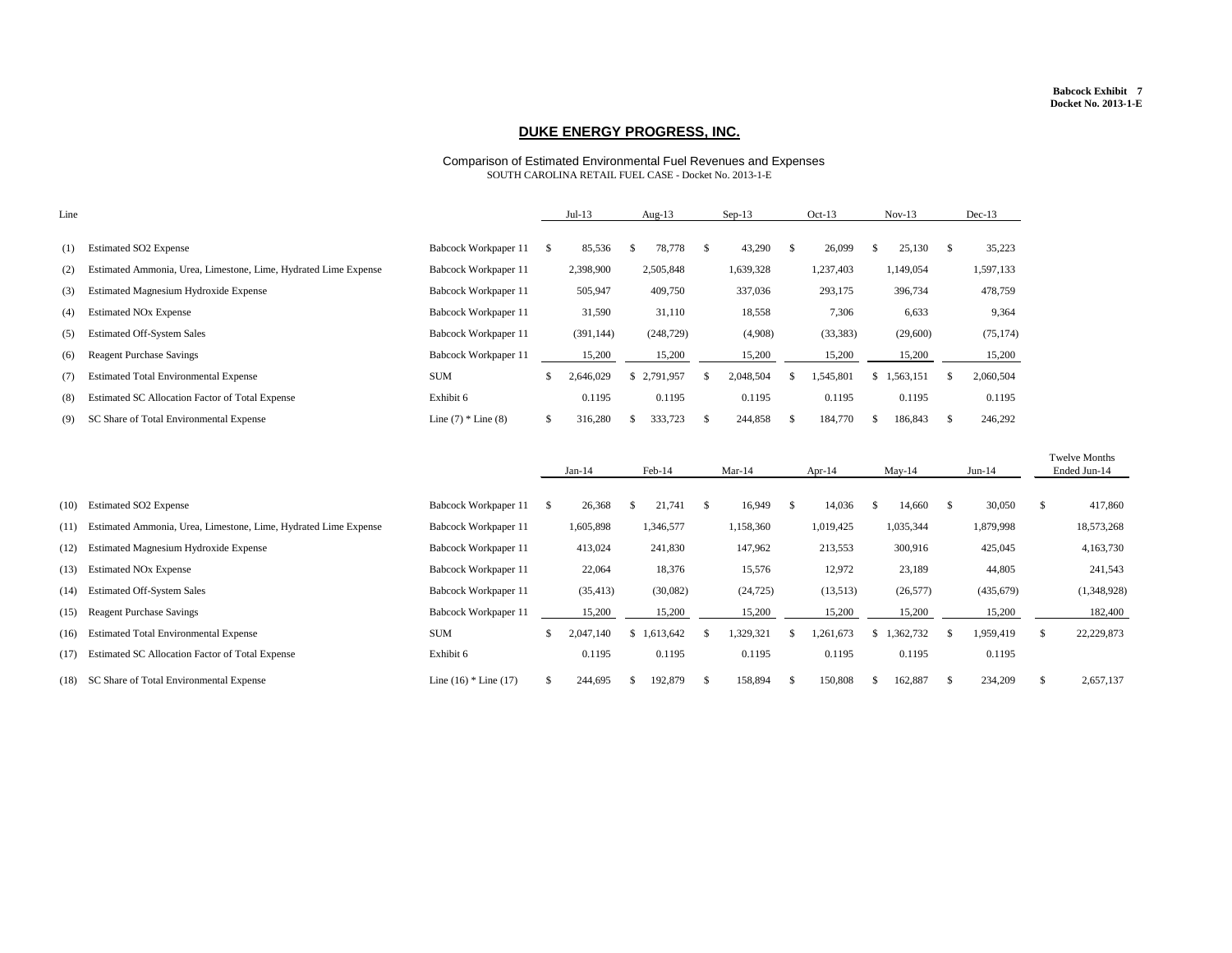#### SOUTH CAROLINA RETAIL FUEL CASE - DOCKET 2013-1-E CALCULATION OF TOTAL FUEL COMPONENT For the Year Ending June 30, 2014

|      | Cents / KWH                  |                                                         |                                                              |                                             |                                                  |                                          |  |  |  |  |  |  |  |
|------|------------------------------|---------------------------------------------------------|--------------------------------------------------------------|---------------------------------------------|--------------------------------------------------|------------------------------------------|--|--|--|--|--|--|--|
| Line | <b>Class</b>                 | <b>Base Fuel Cost Component</b><br>(from Exhibit No. 3) | <b>Base Fuel Cost Component</b><br><b>Increased For RECD</b> | Env. Cost Component<br>(from Exhibit No. 6) | Env. Cost Component<br><b>Increased For RECD</b> | <b>Total Fuel</b><br><b>Costs Factor</b> |  |  |  |  |  |  |  |
| (1)  | Residential                  | 2.941                                                   | 2.966                                                        | 0.049                                       | 0.049                                            | $3.015$ [2]                              |  |  |  |  |  |  |  |
| (2)  | General Service (non-demand) | 2.941                                                   |                                                              | 0.043                                       |                                                  | 2.984                                    |  |  |  |  |  |  |  |
| (3)  | General Service (demand)     | 2.941                                                   |                                                              | $0.000$ [1]                                 |                                                  | 2.941                                    |  |  |  |  |  |  |  |
| (4)  | Lighting                     | 2.941                                                   |                                                              | 0.000                                       |                                                  | 2.941                                    |  |  |  |  |  |  |  |

[1] The environmental rate for these customers is 12 cents per kW as shown on Exhibit No. 6.

[2] RECD factor is .8324% and is calculated on Exhibit No. 9.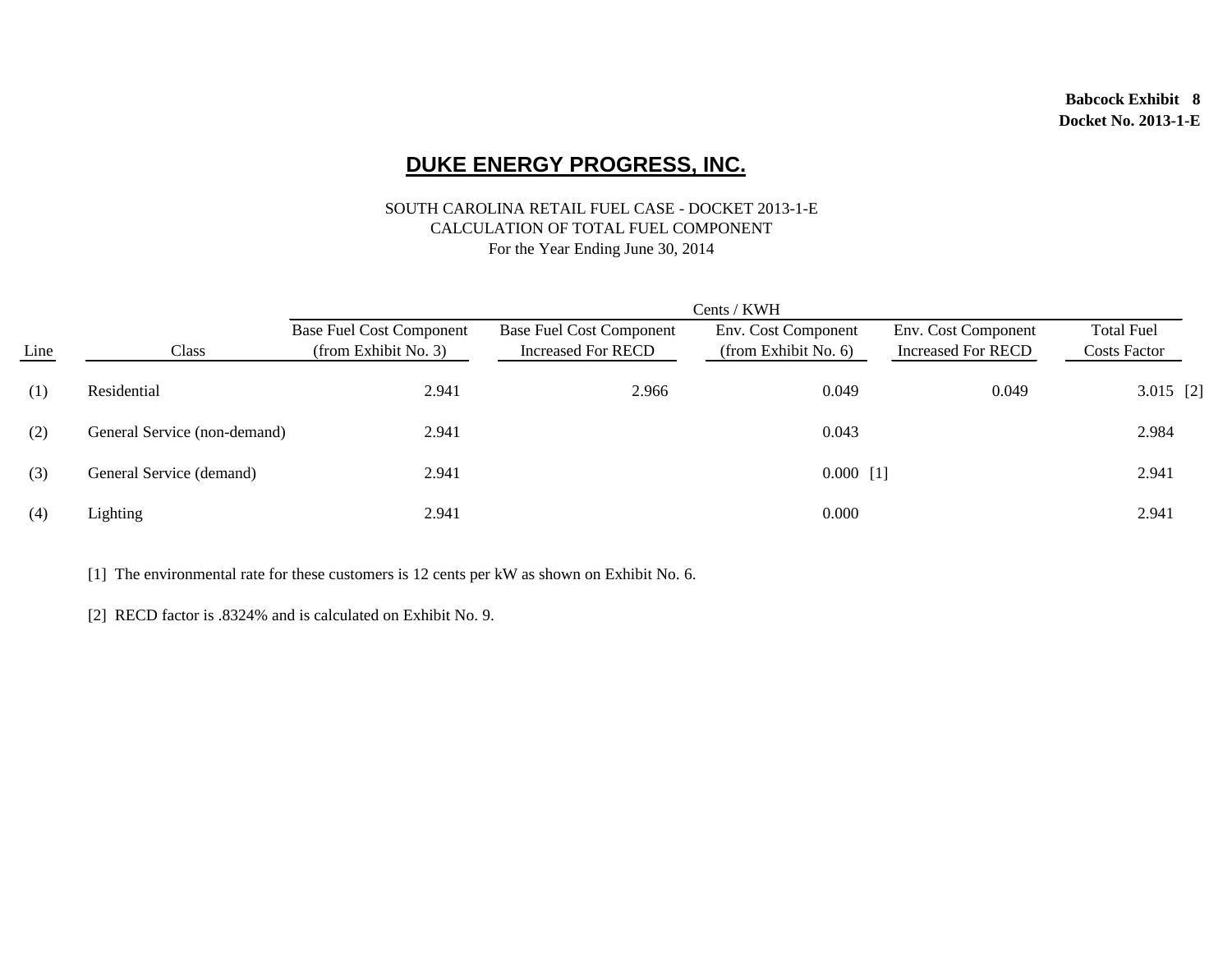#### SOUTH CAROLINA RETAIL FUEL CASE - Docket No. 2013-1-E Revenue Adjustment Factor

#### **Residential Adjustment Factor**

| (1) | Billed kWh (12ME 2/28/13)              | Per Books                | 1,907,939,651   |
|-----|----------------------------------------|--------------------------|-----------------|
| (2) | Billed RECD kWh (12ME 2/28/13)         | Babcock WP 14            | 317,633,591 (a) |
| (3) | RECD kWh Percent of Total Billed       | Line $2 /$ Line 1        | 16.6480%        |
| (4) | <b>RECD Discount</b>                   | <b>RECD Discount</b>     | $5.0000\%$ (b)  |
| (5) | <b>RECD</b> Impact (Weighted Discount) | Line $3 \times$ Line $4$ | 0.8324\%        |

#### *Notes:*

(a) Energy billed and discounted pursuant to Residential Energy Conservation Discount, Rider RECD-2B.

(b) Five-percent discount provided under Residential Energy Conservation Discount, Rider RECD-2B.